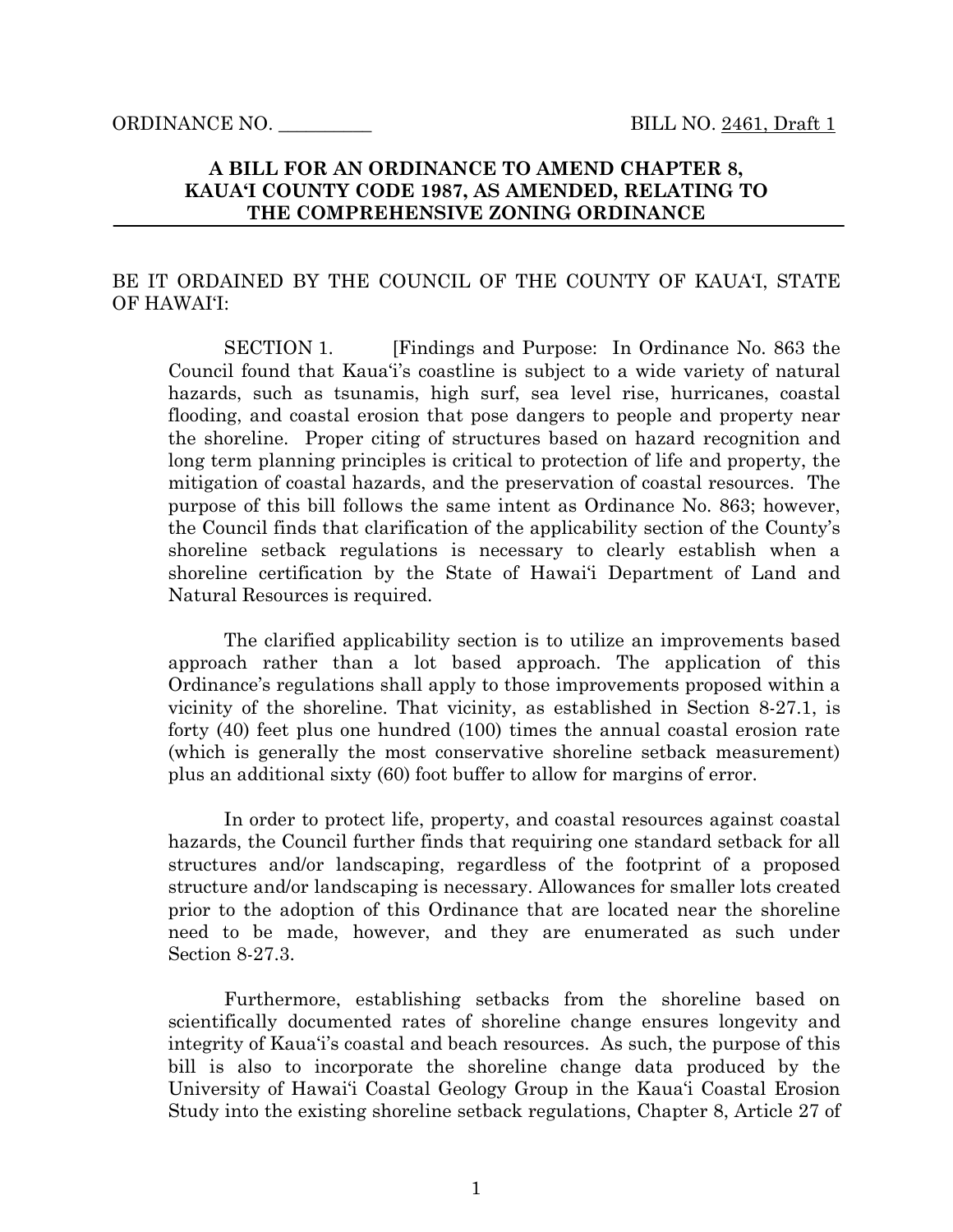the Kaua'i County Code 1987, as amended. This bill is being implemented pursuant to Hawai'i Revised Statutes Section 46-4.]

The Council finds that Kaua'i's coastline is subject to a wide variety of natural hazards, such as tsunamis, high surf, sea level rise, hurricanes, coastal flooding, and coastal erosion that pose dangers to people and property located near the shoreline. Proper siting of structures based on hazard recognition and long term planning principles is critical to the protection of life and property, the mitigation of coastal hazards, and the preservation of coastal resources.

Until recently, development and other improvements on coastal lands occurred without regard to erosion hazards. In some cases, chronically retreating shorelines eventually threatened these improvements causing strong pressure to build shore protection structures such as seawalls and revetments. These structures distorted the natural shoreline environment, often leading to accelerated erosion on adjoining properties, beach loss, and reduced public access. This pattern of coastal zone development has seriously degraded the natural attributes of the Kaua'i coast as documented in the Kauai Shoreline Erosion Management Study (September, 1990).

On January 25, 2008, the first shoreline setback ordinance (Ordinance No. 863) was signed into law. The purpose of the ordinance was to properly site structures to protect life, property, and resources along Kauai's shorelines from a wide variety of natural hazards, including high surf, hurricanes, flooding, and erosion. The Council envisioned Ordinance No. 863 as an initial effort to establish shoreline setbacks while science-based coastal erosion hazards maps were being completed. On December 2, 2009, Ordinance No. 887 became effective, amending the original shoreline setback ordinance. The purpose of Ordinance No. 887 was to streamline permit procedures by removing unnecessary requirements for structures and activities permitted within the shoreline setback area.

In 2010, the University of Hawai'i Coastal Geology Group completed the Kaua'i Coastal Erosion Study that mapped historical shoreline positions to calculate shoreline change data along most of Kaua'i's sandy shorelines, thus making available documented rates of shoreline erosion.

The Council finds that the shoreline environment is one of Kaua'i's most important economic and natural resources. Kaua'i's beaches provide scenic beauty and recreational opportunities for residents and visitors. They are culturally important to the people of Hawai'i. Beaches, dunes, and offshore topographic features also help to minimize risks from coastal hazards by dissipating wave energy, which could otherwise cause significant damage to coastal property. Beaches provide important habitat for seabirds, turtles, monk seals, and other animals and plants. In all of the abovementioned ways, beaches and coastal areas are part of the public trust, and it is government's fiduciary responsibility to protect beaches and coastal areas.

The Council also finds that it is important that information regarding natural hazards such as coastal erosion data be incorporated into the planning process at the early stage of development, i.e., at the time of subdivision before lot sizes and shapes are established, so as to give landowners more environmentally sound options and to save decision makers from the agonizing dilemma of choosing between protection of one owner to the detriment of another owner and/or the public.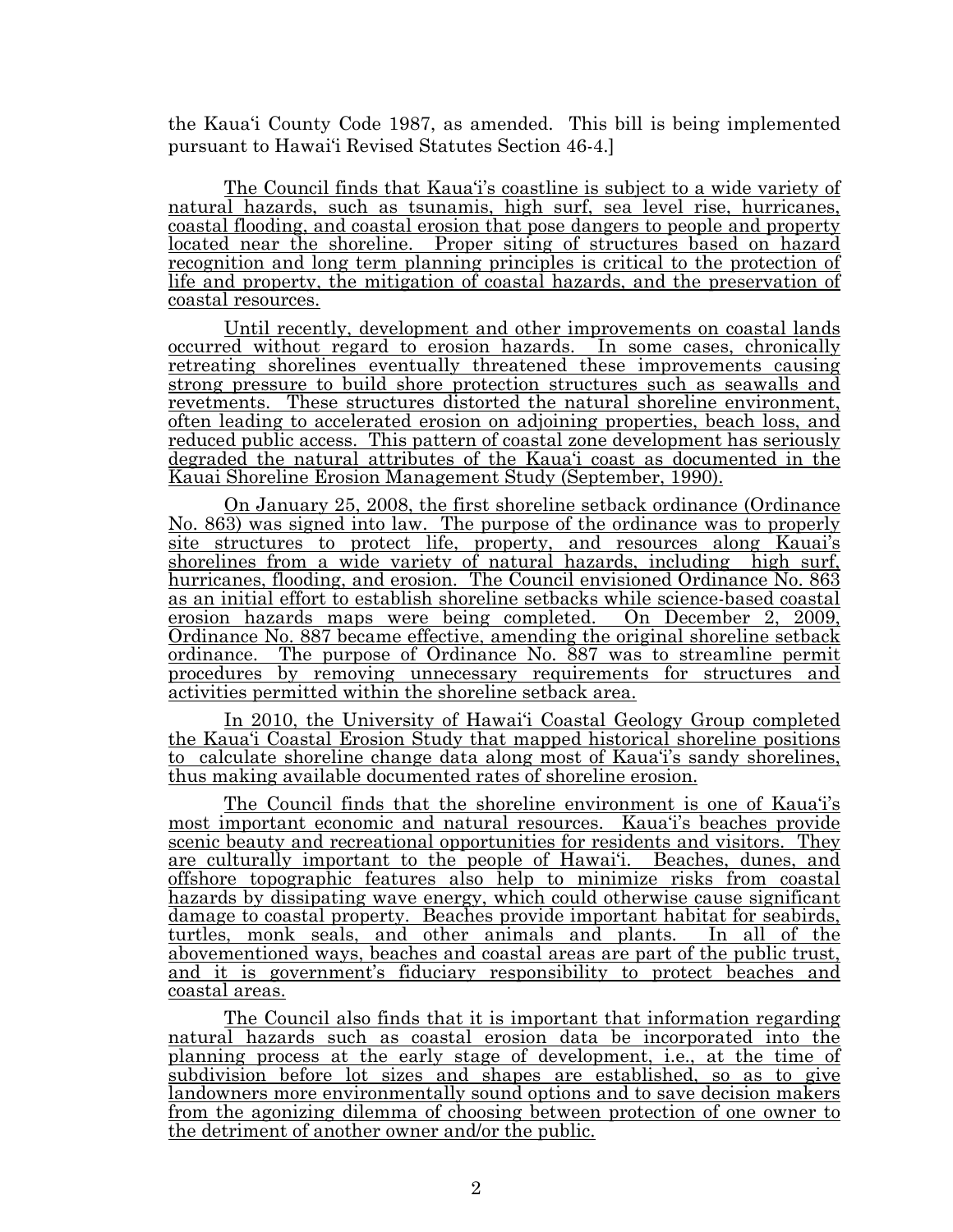The purpose of this bill is to:

(1) To protect life and property and to ensure the longevity and integrity of Kaua'i's coastal and beach resources along Kaua'i's shoreline.

(2) To strengthen shoreline setback requirements in Chapter 8, Article 27 of the Kaua'i County Code, 1987, as amended, by incorporating science-based erosion rates established in the Kaua'i Coastal Erosion Study and current coastal hazard mitigation best practices and strategies.

(3) To align the Shoreline Setback Ordinance with the County Flood Ordinance to improve coordination between the Departments of Planning and Public Works.

(4) To protect against episodic shoreline erosion that is not accounted for in the Kauai Coastal Erosion Study until such time as studies providing additional guidance and information are completed.

(5) To create consistency with recent amendments to Hawai'i Revised Statutes, Chapter 205A, as prescribed in Act 120 of the 2013 State Legislature.

(6) To give the Planning Director flexibility in applying this law to large parcels that abut the shoreline where the proposed improvement is sited in a location that will not increase erosion or impact natural shoreline processes.

The County is authorized to protect the coastal area pursuant to Public Law No. 92-583, as amended, ("Coastal Zone Management Act"), Chapter 205A, Hawai'i Revised Statutes, as amended, ("Shoreline Protection Act"), Article XI Section 1 of the Hawai'i State Constitution, Public Law 92-583, and the County's police powers to protect public health and safety. This ordinance shall be known as the "Shoreline Setback and Coastal Protection Ordinance."

SECTION 2. Chapter 8, Article 27 of the Kaua'i County Code 1987, as amended, is hereby amended as follows:

"Sec. 8-27.0 Purpose. The purpose of this Article is to protect life and property, ensure the longevity and integrity of Kaua'i's coastal and beach resources along Kaua'i's shoreline and to strengthen shoreline setback requirements in this Article by incorporating science-based erosion rates established in the Kaua'i Coastal Erosion Study and current coastal hazard mitigation best practices and strategies."

"Sec. 8-27.1 Applicability.

(a) Except in either of the following two cases, this Article applies to all [lots] lands abutting the shoreline [within the County of Kaua'i, State of Hawai'i], on which a structure [and/or landscaping] is proposed to be located within five hundred (500) feet of the shoreline, [unless:] and to lands not abutting the shoreline where the Planning Director finds that the structure as proposed will be located within approximately 550 feet of the shoreline and may affect or be affected by coastal processes based on the factors in Sec.  $8-27.1(a)(2)$ :

[(a) the applicant can demonstrate to the satisfaction of the Planning Director that: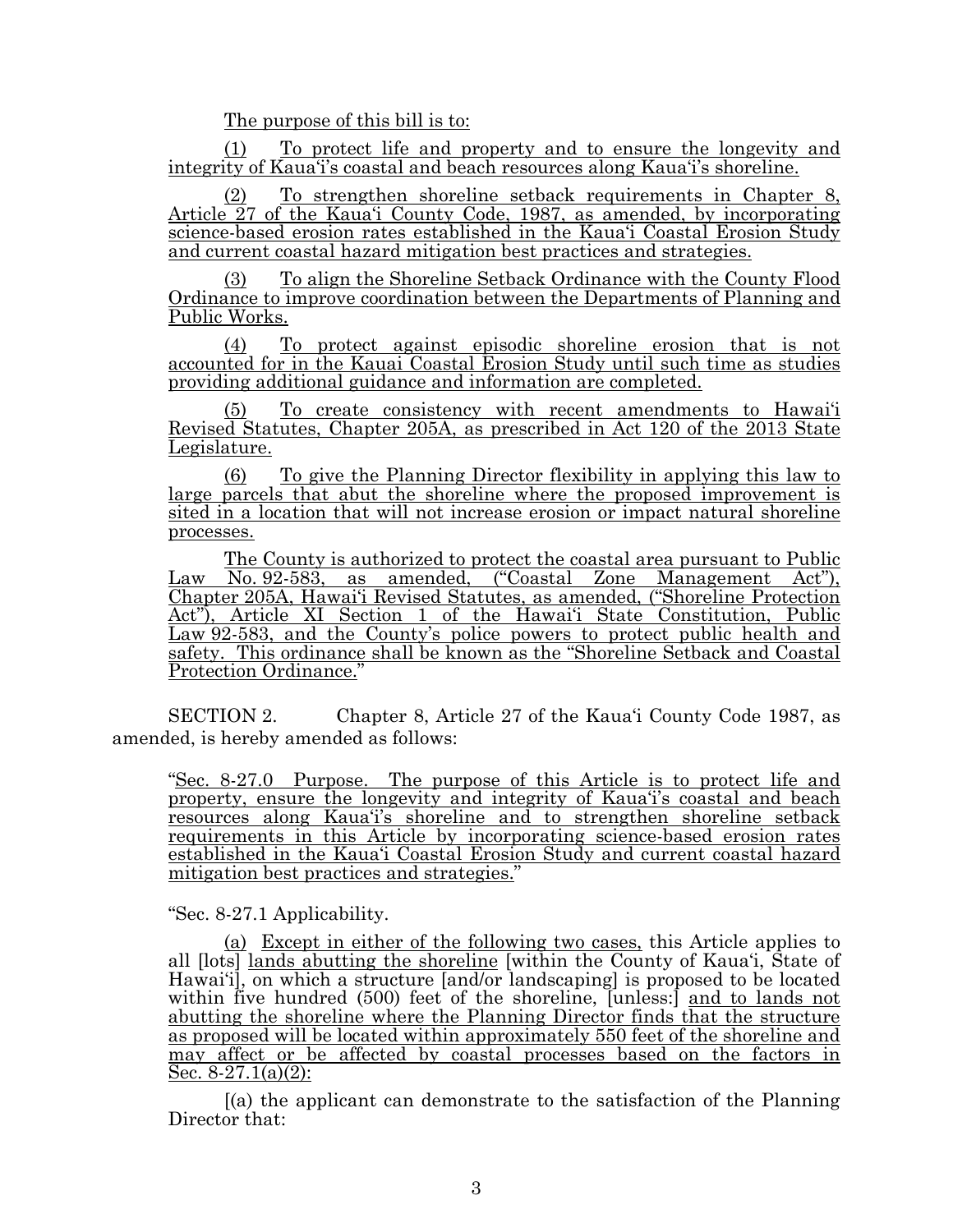(1) the applicant's proposed structure and/or landscaping will not adversely affect beach processes, be affected by or contribute to coastal hazards, or impact public beach access, excluding natural catastrophes, and

(2) a licensed surveyor confirms the proposed structure and/or landscaping is outside the coastal erosion hazard zone by confirming the structure and/or landscaping will be located at a distance of no less than one hundred (100) feet plus one hundred (100) times the annual coastal erosion rate; or

(b) the proposed structure and/or landscaping is within a public right-of-way owned, operated, and/or maintained by the County of Kaua'i or the State of Hawai'i.]

(1) In cases where the site of the proposed structure satisfies the following three criteria:

(i) The site is located outside of the Federal Emergency Management Agency (FEMA) Flood Insurance Rate Map (FIRM) V or VE flood zones;

(ii) The site is located at an elevation which is twenty (20) feet above mean sea level or greater; and

(iii) The applicant can demonstrate to the satisfaction of the Planning Director that the property is adjacent to a rocky shoreline.

(2) In cases where the applicant's proposed structure or subdivision will not adversely affect beach processes, impact public beach access, or be affected by or contribute to coastal erosion or hazards, excluding natural disasters. Factors to be considered shall include, but not be limited to, proximity to the shoreline, topography, properties between the shoreline and applicant's property, elevation, and the history of coastal hazards in the area.

(b) Notwithstanding the above, unless permitted pursuant to Sections  $8-27.7$  and  $8-27.10$ , no structure shall be placed within forty (40) feet of the shoreline."

Sec. 8-27.2 Definitions.

For purposes of this [article] Article unless it is plainly evident from the context that a different meaning is intended, certain words and phrases used herein shall be defined as follows:

"Adversely affect beach processes" means to pose a potential immediate or future adverse effect on beach processes as a result of a structure and/or [activity] landscaping located within the coastal erosion hazard zone, or to create an immediate or future need to artificially fix the shoreline.

["Annual coastal erosion rate" means the annual rate of coastal erosion calculated by following a procedure established in the Hawai'i Coastal Hazard Mitigation Guidebook, (January 2005), which was prepared for the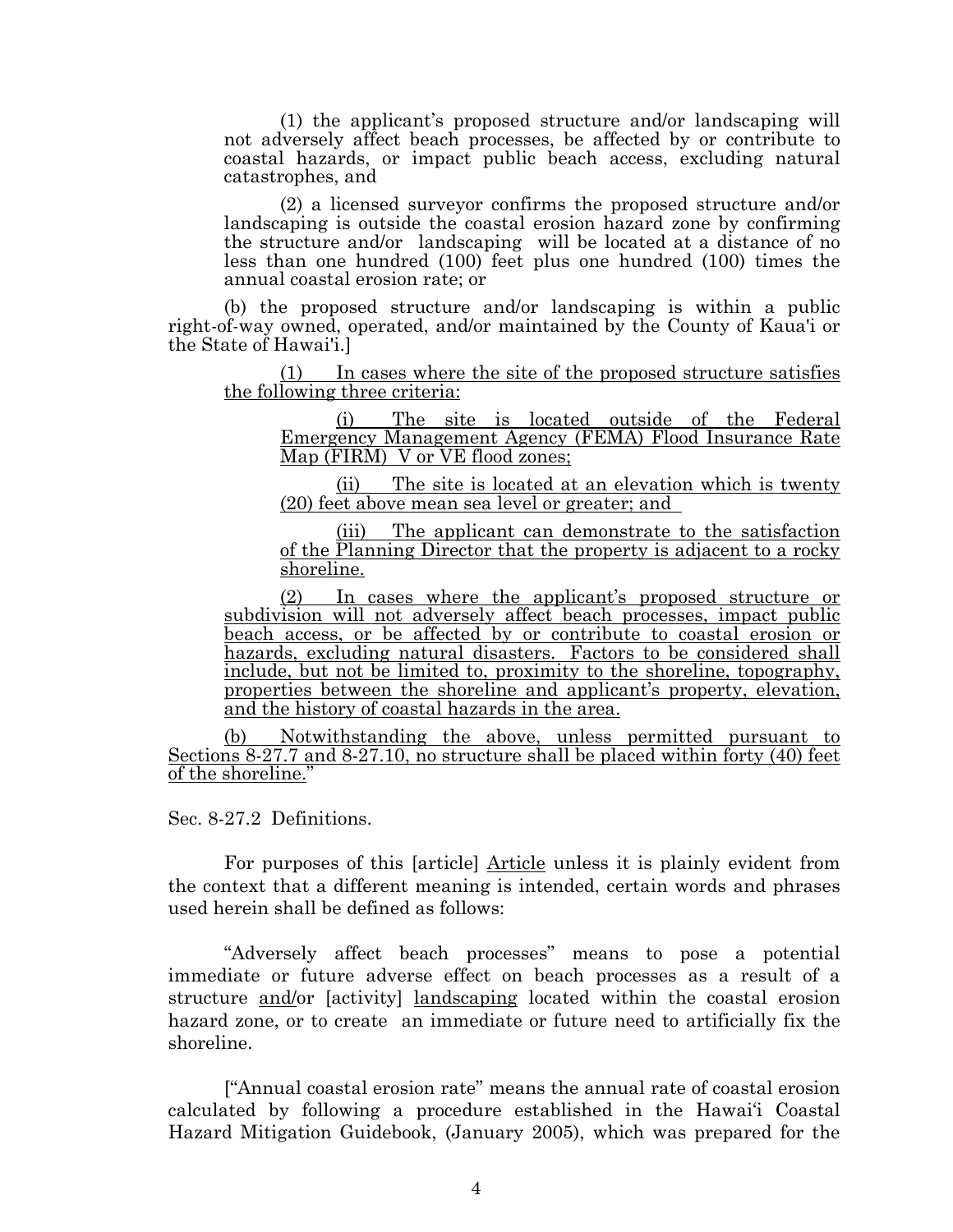State of Hawai'i, Department of Land and Natural Resources, Coastal Zone Management Program, University of Hawai'i Sea Grant College Program and the Pacific Services Center and Coastal Services Center of the National Oceanic and Atmospheric Administration at section 4.1.]

"Annual coastal erosion rate" means the long-term average annual rate of coastal erosion calculated by following the methodology outlined in the National Assessment of Shoreline Change: Historical Shoreline Changes in the Hawaiian Islands (Fletcher, et al., 2012). Annual coastal erosion rates are available for all lots on Kaua'i fronted by a sandy beach from the Kaua'i Planning Department. These rates were calculated by the University of Hawaii's Coastal Geology Group for the Kaua'i Coastal Erosion Study (2010). The Planning Director may designate a qualified professional to review and, subject to the Planning Director's approval, update annual coastal erosion rates."

"Average lot depth" means the measurement obtained by adding the lengths of the two sides of a lot which are at or near right angles with the shoreline, or the seaward boundary of the lot that runs roughly parallel to the shoreline if the property is not abutting the shoreline, to the length of a line obtained by drawing a line from a point in the center of the makai side of the lot to a point in the center of the mauka side of the lot and dividing the resulting sum by three. For irregularly shaped lots including flag lots, triangular parcels, lots on peninsulas, and/or lots having ocean on two or more sides of the lot, the average lot depth will be determined by the Director.

"Board" shall mean the Board of Land and Natural Resources, State of Hawai'i.

"Building footprint" shall mean all parts of a main building (excluding roof overhangs) that rest, directly or indirectly, on the ground, including those portions of the building that are supported by posts, piers, or columns. Building footprint also includes attached garages, covered carports, bay windows with floor space, lanais, decks, cantilevered decks, spas, and in-ground swimming pools.

"Certified Shoreline" means the shoreline established by Board pursuant to HRS 205A-42, as amended.

"Coastal Dune" means one of possibly several continuous or nearly continuous mounds or ridges of unconsolidated sand contiguous and parallel to the beach, situated so that it may be accessible to storm waves and seasonal high waves for release to the beach or offshore waters.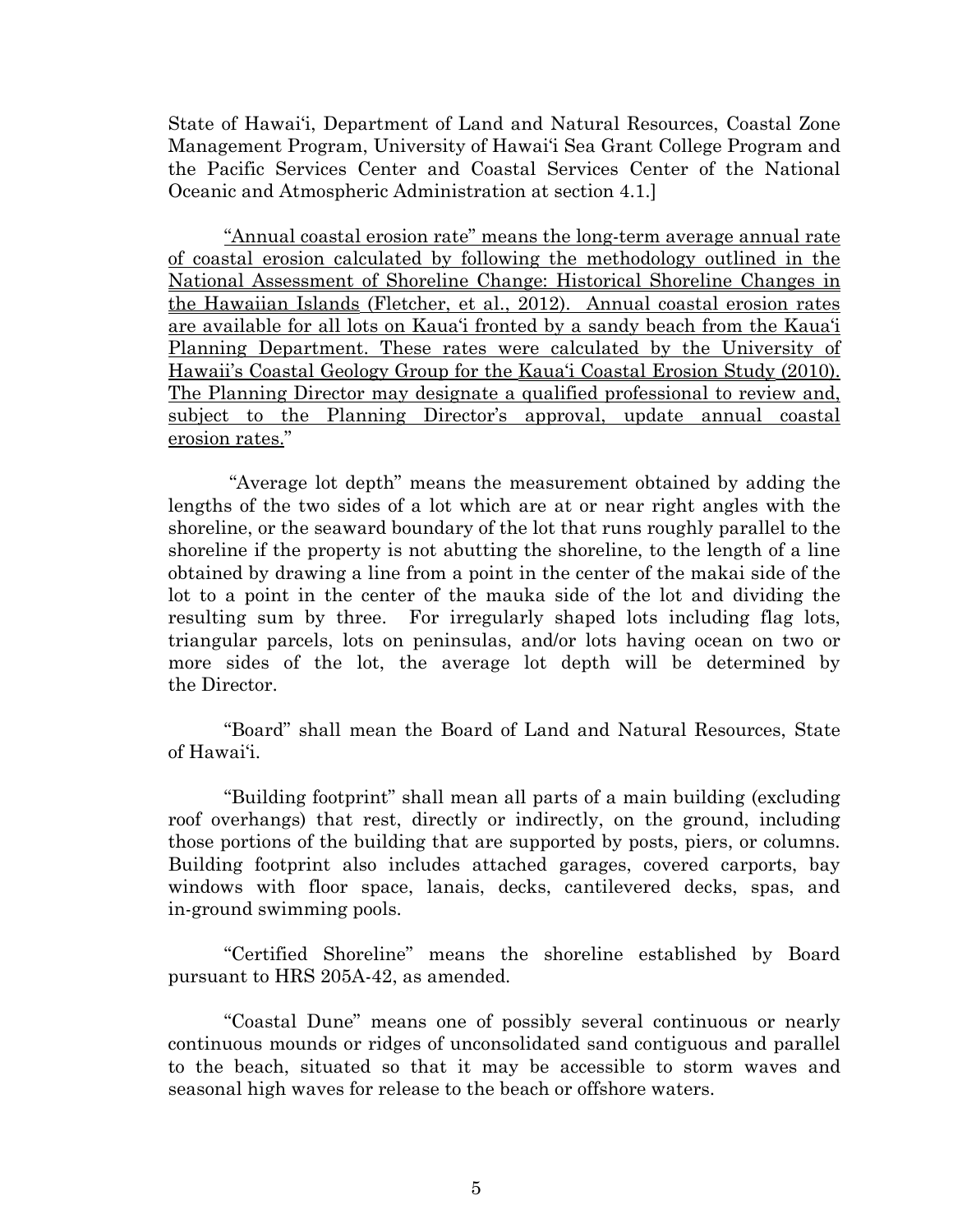"Coastal erosion" means the natural loss of coastal lands, usually by wave attack, tidal or littoral currents, or wind. Coastal erosion is synonymous with shoreline retreat.

"Coastal erosion hazard zone" shall include all of the land between the shoreline and the shoreline setback line.

["Coastal erosion study" means a quantitative study of historical shoreline behavior utilizing orthorectified aerial photographs or other imagery to carry out high-resolution mapping of historical shoreline positions to obtain a statistically valid annual erosion rate of the Shoreline Change Reference Feature (SCRF) and vegetation line. The coastal erosion study shall be carried out by a qualified professional consultant as defined in this article following procedures described in Section 4.1 of the Hawai'i Coastal Hazard Mitigation Guidebook, (January 2005). The coastal erosion study shall include but not be limited to:

(1) Mapping of the historical shoreline positions including both the SCRF and the vegetation line for the subject parcel, as well as the local and regional littoral cell;

(2) The method resulting in the larger erosion rate (SCRF/toe of beach vs. vegetation line) shall be used to establish the erosion rate unless there is clear evidence to indicate another method is a more accurate representation of historic shoreline change.

(3) Uncertainty or error calculation of the data and the annual erosion rate;

(4) Additional information relevant to the erosion study shall include: a current certified shoreline survey, construction plans, if any, existing and finished contours; photographs of the shoreline setback area, analysis of the coastal erosion rates and shoreline processes.

(5) Where a coastal erosion study is required to be done or is done voluntarily by an applicant, an application for a shoreline setback determination shall not be deemed complete unless the coastal erosion study has been accepted by the Director.

(6) Any non-governmental study shall be valid for no longer than a period of five (5) years from the date of its acceptance by the Director which shall be by certified letter issued by the Planning Department.

(7) The coastal erosion study shall consider the purpose of the study—to safely site structures away from hazards such as erosion so that shoreline hardening will not be required to protect the property during its useful life.]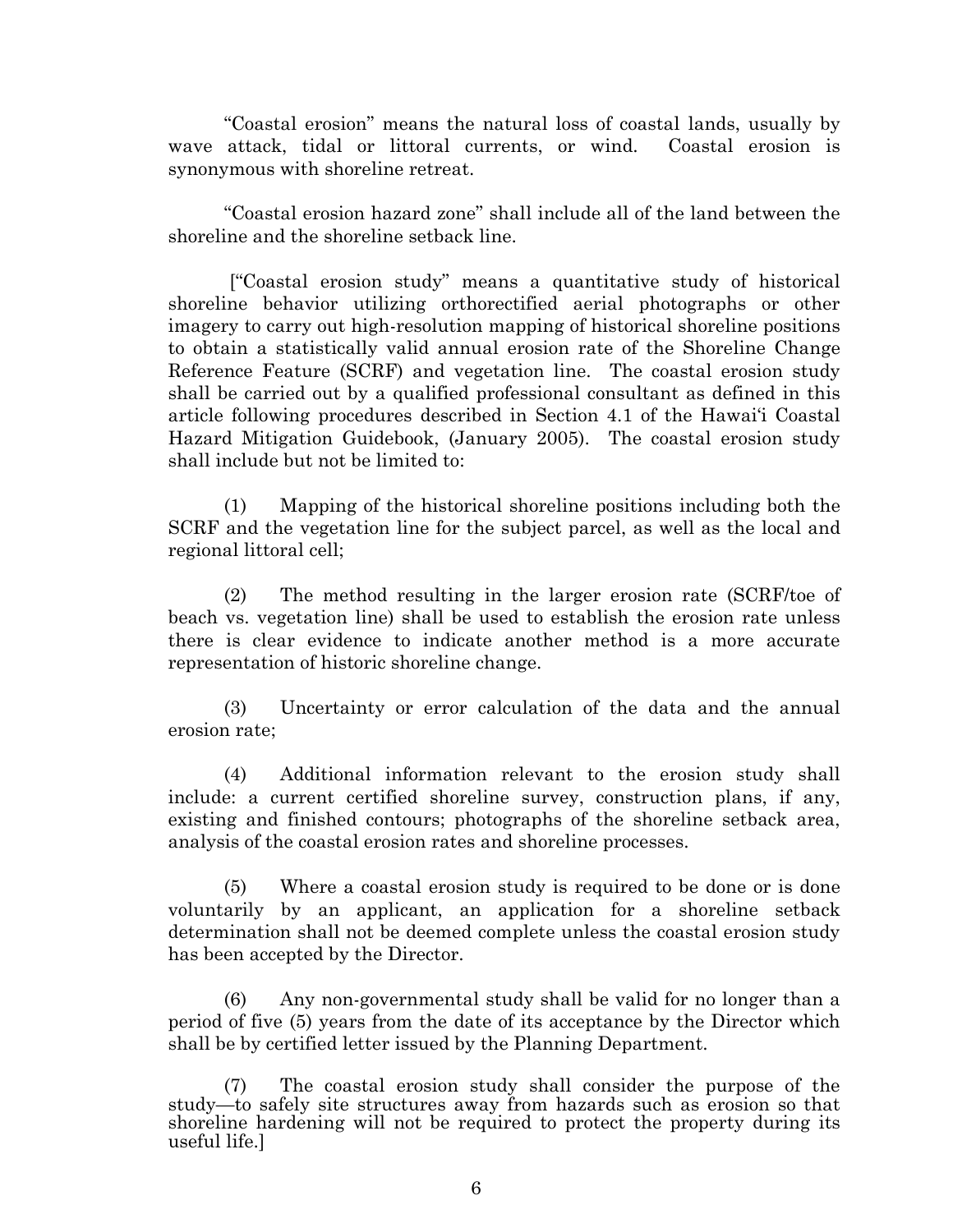"Coastal hazard" means natural processes in the coastal zone that are generated by geologic, oceanographic, and/or meteorological processes that place people and/or improvements at risk for injury and/or damage.

"Commission" means the Planning Commission of the County of Kaua'i.

"Department" means the Planning Department of the County of Kaua'i.

"Director" means the Planning Director of the Planning Department of the County of Kaua'i.

"Dwelling Unit" means any building or any portion thereof which is designed or intended for occupancy by one (1) family or persons living together or by a person living alone, and provides complete living facilities within the unit for sleeping, recreation, eating and sanitary facilities, including installed equipment for only one (1) kitchen.

"FEMA" means the Federal Emergency Management Agency.

"FIRM" means the Flood Insurance Rate Map.

"Hazard Assessment" means assessment for erosion, wave, flood, and inland zone following the standards in Section 4.3 of the Hawai'i Coastal Mitigation Guidebook, (January 2005), which was prepared for the State of Hawai'i, Department of Land and Natural Resources, Coastal Zone Management Program, University of Hawai'i Sea Grant College Program and the Pacific Services Center and Coastal Services Center of the National Oceanic and Atmospheric Administration.

"Kaua'i Coastal Erosion Study" means a quantitative study of Kaua'i and Ni'ihau's historical shoreline behavior utilizing orthorectified aerial photographs or other imagery to carry out high-resolution mapping of historical shoreline positions to obtain a statistically valid annual erosion rate of the Shoreline Change Reference Feature (SCRF). The study was conducted by the University of Hawai'i's Coastal Geology Group for the County of Kaua'i. The shoreline change data and shoreline change posters produced by this study are on file with the Kaua'i Planning Department. The study followed procedures described in the 'National Assessment of Shoreline Change: Historic Shoreline Changes in the Hawaiian Islands (Fletcher, et al., 2010) available from the Kaua'i Planning Department.

"Landscaping" means the modification of landscape for an aesthetic or functional purpose that includes the planting of vegetation; the installation of irrigation, rock or water features; grading or grubbing.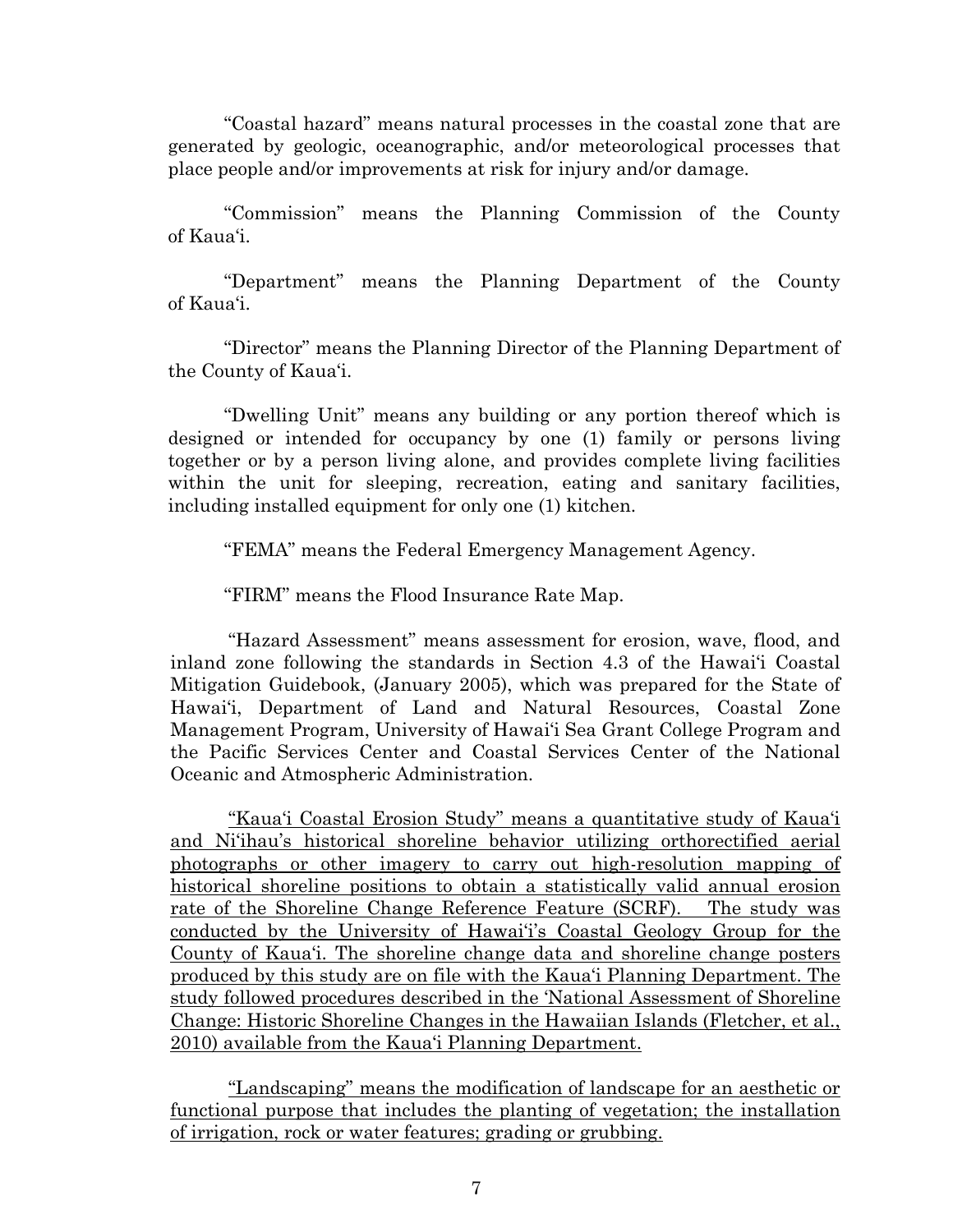["Lot" means a portion of land shown as a unit on an approved and recorded subdivision map.]

"Makai" means seaward or in a seaward direction.

"Mauka" means landward or in a landward direction.

"Minimum buildable footprint" [means the building footprint of 2,100 square feet or as allowed in Section 8-27.10(a).] means a building footprint of one thousand five hundred (1,500) square feet.

["Minor activity" means an activity that:

(1) costs less than \$125,000; and

(2) does not adversely affect beach processes, does not artificially fix the shoreline, does not interfere significantly with public access or public views to and along the shoreline; and

(3) does not impede the natural processes and/or movement of the shoreline or sand dunes, and does not alter the grade of the shoreline setback area, except for landscaping, clearing (grubbing) of vegetation, and grading, which are exempt from HRS Chapter 343; and

(4) is consistent with the purposes of this article and HRS Chapter 205A, as amended.]

"Minor structure" means:

(1) a structure that costs less than \$125,000 and provides temporary emergency protective measures for a legally habitable structure that is imminently threatened by coastal hazards provided that the protective measure has received approval in accordance with the Special Management Area Rules of the Kaua'i Planning Commission and/or the State Department of Land and Natural Resources (as may be the case), relocation of the endangered structure has been considered and is not reasonable given the nature of the emergency, the protective measure is removed within one hundred eighty (180) days of its installation, and given the significance of the emergency, the protection is the best management alternative with respect to beach, shoreline, and/or coastal resource conservation, or

(2) a structure that:

(A) costs less than \$125,000; and

(B) does not adversely affect beach processes, does not artificially fix the shoreline, and does not interfere with public access or public views to and along the shoreline; and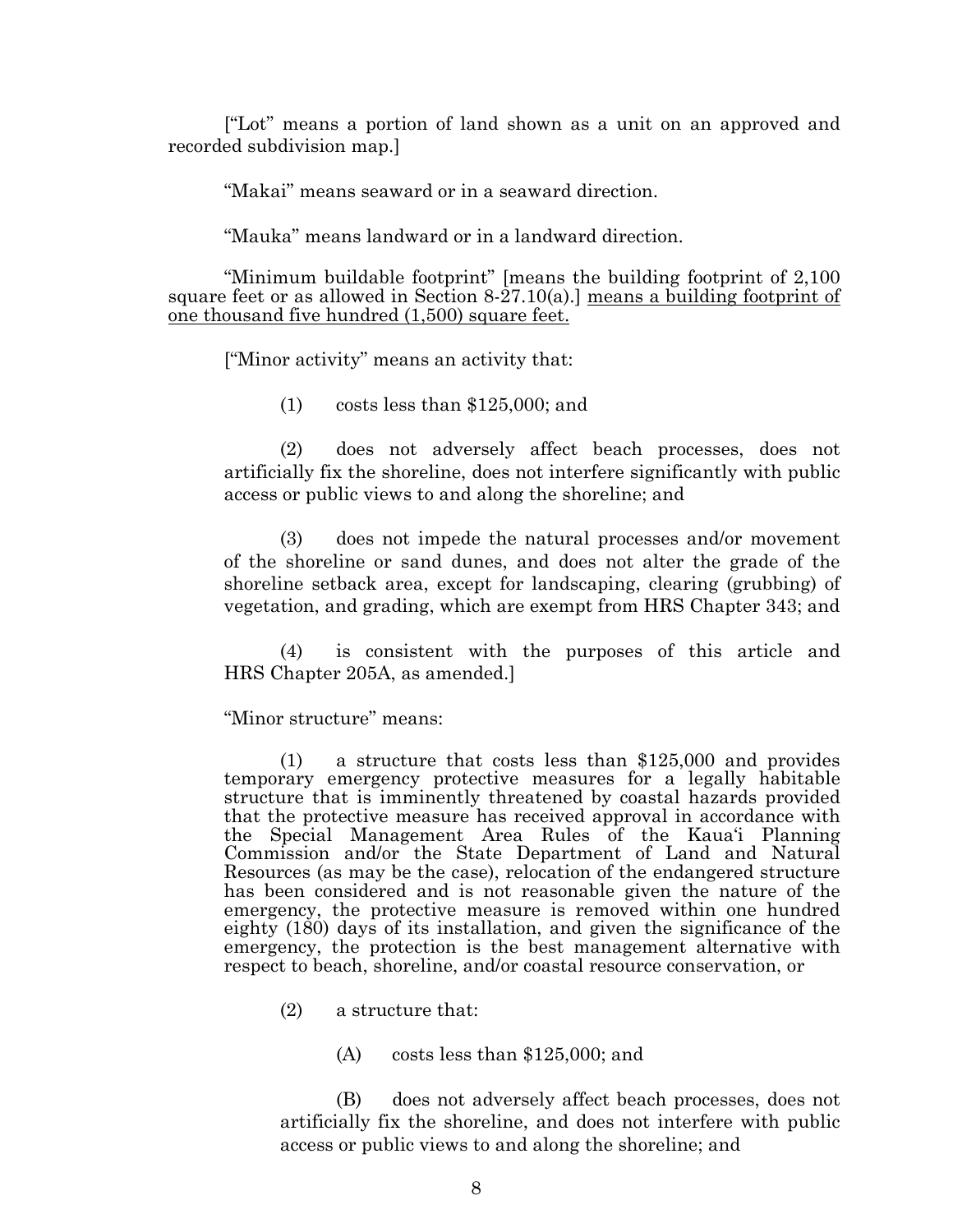(C) does not impede the natural processes and/or movement of the shoreline and/or sand dunes, and does not alter the grade of the shoreline setback area; and

(D) is consistent with the purposes of this article and HRS Chapter 205A, as amended; and

(E) includes, but is not limited to, lighting in conformance with HRS Chapter 205A, landscape features, barbeques, picnic tables, benches, chairs, borders, wooden trellis, bird feeders, signs, safety improvements, lifesaving devices, movable lifeguard stands, walkways for access, outdoor showers and water faucets, public utility lines, utility poles and accessory structures along existing corridors, temporary tents for special events not exceeding fourteen (14) consecutive days in duration during any three-month period, walls and fences that are located more than forty (40) feet from the shoreline, landscape planting and irrigation systems provided that they are [directed] located more than forty (40) feet away from [a valid certified] the shoreline and do not artificially extend the shoreline or shoreline setback area seaward; and

(F) excludes, but is not limited to, any in-ground swimming pools or spas, garages, carports, concrete walkways that are reinforced, concrete walkways that are not saw-cut at a minimum of three (3) foot intervals, and concrete steps.

"Natural catastrophe" is a natural disaster qualifying for a governor's declaration of emergency pursuant to Hawai'i Revised Statutes Chapter 128, or a presidential declaration of emergency of a major disaster pursuant to 42 USC 5170, including those caused by episodic coastal hazards such as tsunamis and hurricanes, and not the result of other coastal hazards or processes such as erosion or sea level rise.

"Nonconforming structure or activity" means a structure or activity which is lawfully existing within the shoreline setback area because it:

(1) Was completely built, in its present form, prior to June 22, 1970; or

(2) Received either a building permit, board approval, or shoreline setback area variance prior to June 16, 1989; or

(3) Was outside the shoreline setback area when it received either a building permit or board approval; or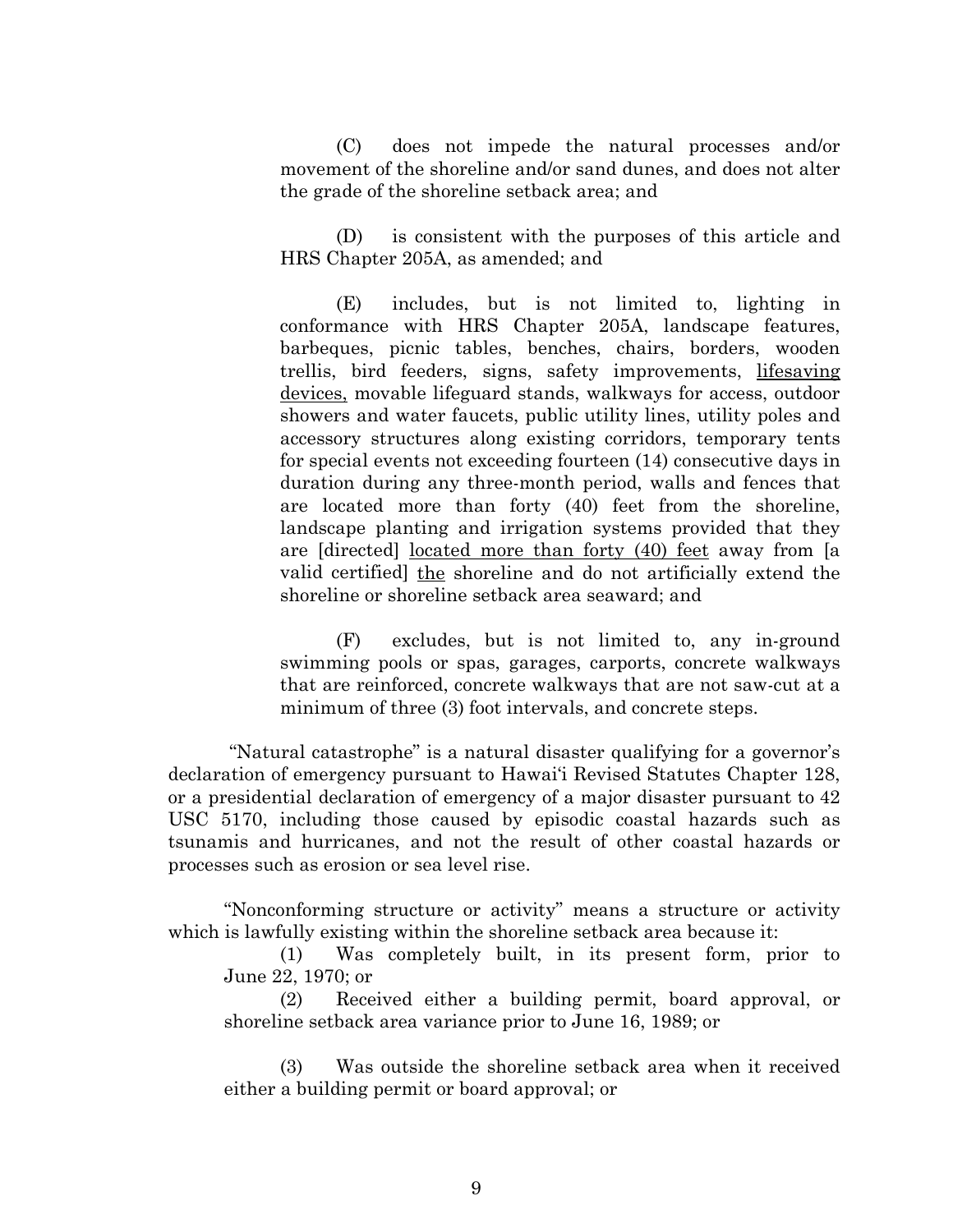"Plan" or "site plan" means a detailed construction plan drawn to scale of  $1" = 20'$  0" that shows the design of a structure proposed to be built within the shoreline setback area. The plan shall be based on an accurate instrument by a surveyor licensed in the State of Hawaii and shall consist of data including but not limited to:

(1) Property boundaries;

(2) Natural features such as large trees, rock outcroppings, and any primary or secondary coastal dunes;

(3) Topography in and around the proposed construction;

(4) Any and all shoreline hardening;

(5) Flood zones, where applicable;

(6) Existing and proposed structures and their proximity to the shoreline and shoreline setback area;

(7) Fences, walls, and any other structures in the shoreline setback area and any potential hindrances to lateral access along the shoreline;

(8) A geo-referenced survey of the site; and

(9) Any other information which identifies the existing condition of the subject parcel of land."

"Primary Coastal Dune" means the first dune encountered mauka of the beach.

"Qualified [professional] consultant" means a coastal scientist with a masters of science degree or doctorate in geology, geography, or other appropriate physical science relating to coastal processes, or an engineer licensed in the State of Hawai'i that has experience in coastal processes. For purposes of Sections 8-27.6(b), the qualified consultant shall have expertise in Hawaiian native and non-native salt and wind tolerant plants and their growth patterns. If a dune restoration project is proposed, the qualified consultant shall have experience and expertise with dune restoration."

"Qualified Demolition" means the demolition of a structure or structures where such demolition:

(1) Will not adversely affect beach processes;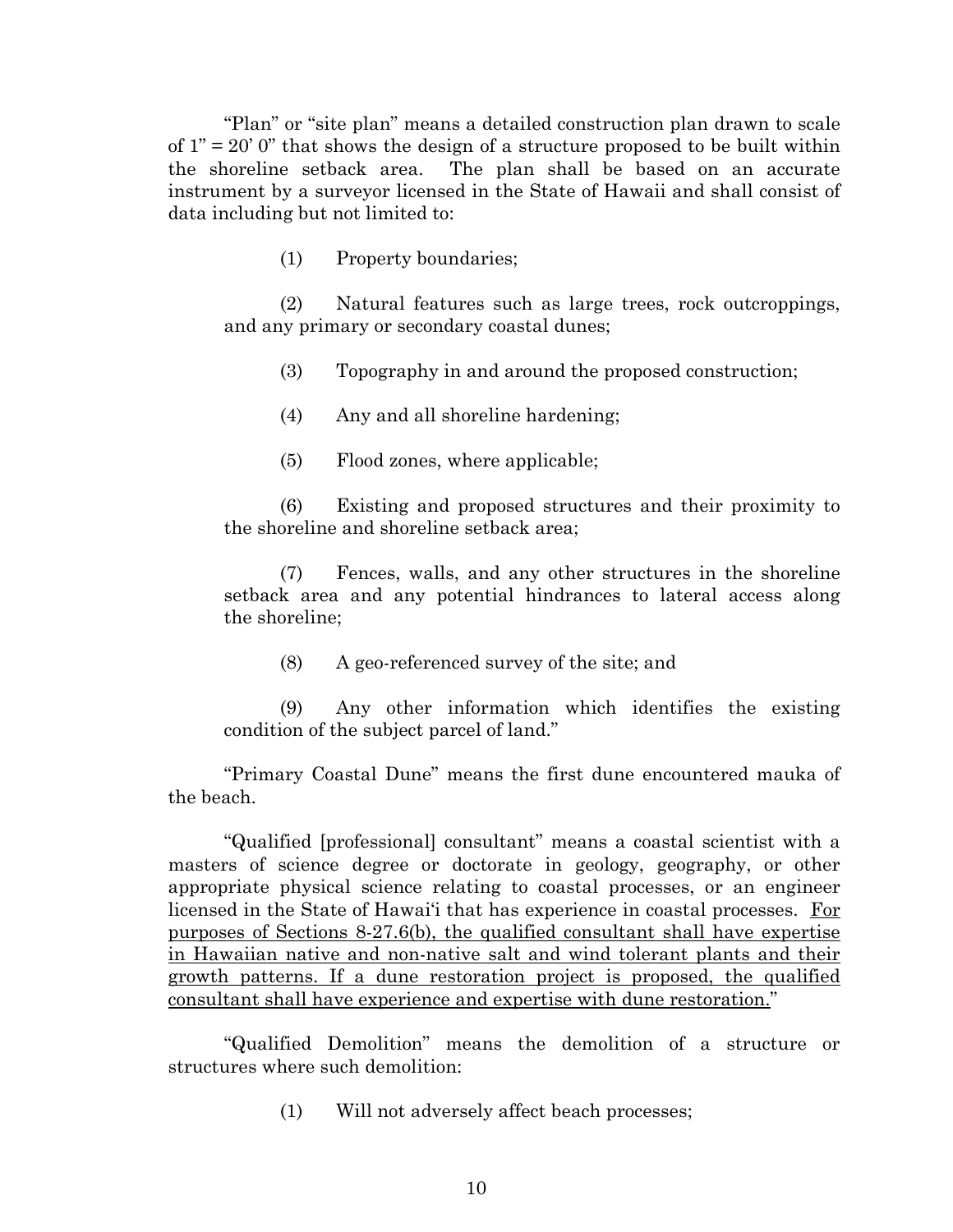(2) Will not artificially fix the shoreline;

(3) Will not interfere with public access, except for public safety reasons during demolition operations;

(4) Will not interfere with public views to and along the shoreline, except during demolition operations;

(5) Will be consistent with the intent of open space enhancement as reflected in these rules and HRS 205A; and

(6) Will comply with applicable County Codes.

"Rebuilding" means reconstruction of a lawfully existing dwelling unit when the reconstruction is valued by a licensed professional engineer, or architect at fifty percent (50%) or more of the current replacement cost of the structure.

["Repair" means the fixing of damages to a structure where the cost thereof is valued by a licensed professional, engineer, or architect at less than fifty percent (50%) of the current replacement cost of the structure.]

"Repair" means the fixing or regular maintenance of a lawfully existing structure that does not result in an addition to, or enlargement or expansion of, the lawfully existing structure. The replacement of fifty percent  $(50\%)$  or more of a lawfully existing structure is not a repair. A "substantial" more of a lawfully existing structure is not a repair. A "substantial improvement" as defined herein shall not be considered a repair."

"Revetment" shall mean a facing of stone, concrete, blocks, or other similar materials built to protect a scarp, embankment, or shore structure against erosion by wave action or currents.

"Rocky Shoreline" means a shoreline segment acting as the primary interface between marine dominated processes and terrestrial dominated processes that is composed of hard, non-dynamic, non-erodible material such as basalt, fossil limestone, beach rock, or other natural non-dynamic material, not to include cobble or gravel beaches that are dynamic in nature, or erodible cliffed shorelines composed dominantly of dirt or clay.

"Shoreline" is as defined in Section 205A-1, Hawai'i Revised Statutes, as amended, and as established pursuant to Section 205A-42, Hawai'i Revised Statutes, as amended.

"Shoreline Hardening" means the process of fortifying the shoreline or shoreline setback area with hard structures including, but not limited to, seawall and revetments."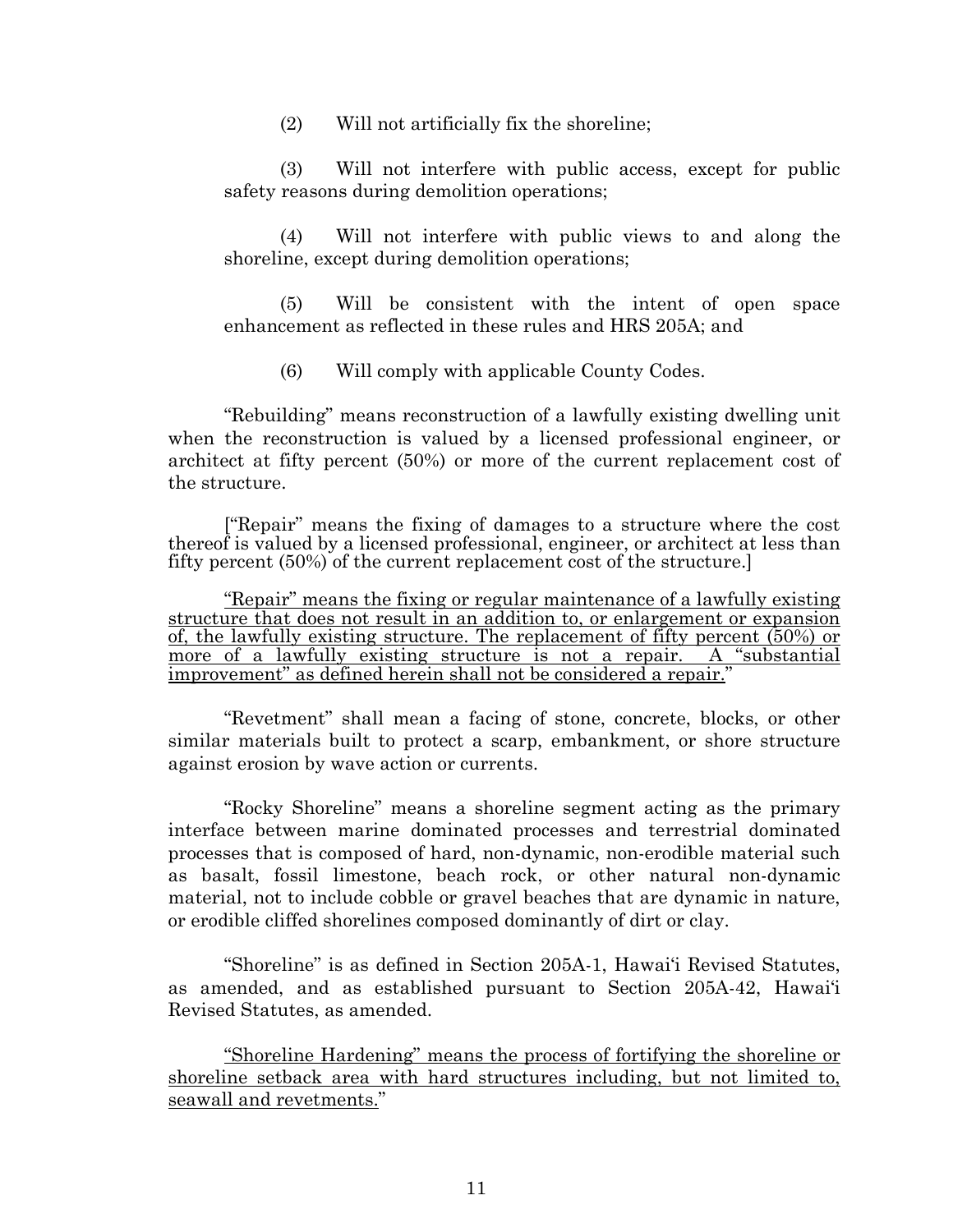"Shoreline Change Reference Feature (SCRF)" means a morphologic feature commonly referred to as the "toe" of the beach, which represents the base of the foreshore or approximating the Mean Lower Low Water (MLLW).

"Shoreline setback area" means "shoreline area" as defined in Section 205A-41, Hawai'i Revised Statutes, as amended.

"Shoreline setback line" is as defined in Section 205A-41, Hawai'i Revised Statutes, as amended.

"Storm buffer zone" is the first forty feet (40') of the shoreline setback area as measured from the shoreline.

"Structure" is as defined in Section 205A-41, Hawai'i Revised Statutes, as amended.

"Substantial construction" means that one hundred percent (100%) of the foundation has been laid, or that one hundred percent (100%) of the foundation of the active phase of a project has been laid where the project is being done in phases.

"Substantial improvement" means any cumulative series of repairs, reconstruction, improvements, or additions to a structure over a ten (10) year period, where the cumulative cost equals or exceeds fifty percent (50%) of the market value of the structure before the start of construction of the first improvement during that ten (10) year period. For the purposes of this definition, substantial improvement is considered to occur when the first alteration of any wall, ceiling, floor, or other structural part of the building commences, whether or not that alteration affects the external dimensions of the structure. The value of any substantial improvement shall be determined by the County Engineer or his/her authorized representative. The term does not, however, include either: (1) any project for improvement of a structure to correct existing violations of a State or local health, sanitary, or safety code specifications which have been identified by the local code enforcement official and which are the minimum necessary to assure safe living conditions, or (2) any alteration of a "historic structure," provided that the alteration will not preclude the structure's continued designation as a "historic structure.

"Temporary structures [or activities]" means structures [or activities] that will exist for no longer than six (6) months and will not irreversibly and adversely affect beach processes, public access, or public views nor artificially fix the shoreline in an irreversible way, and from which there will be a public benefit.

"Use" means the purpose for which land or building is arranged, designed, or intended, or for which either land or building is or may be occupied or maintained.

Sec. 8-27.3 Shoreline Setback Determination: Establishment of the Shoreline Setback Line.

(a) Unless otherwise provided in the Article, [No] no shoreline setback line shall be established for any lot subject to this Article unless the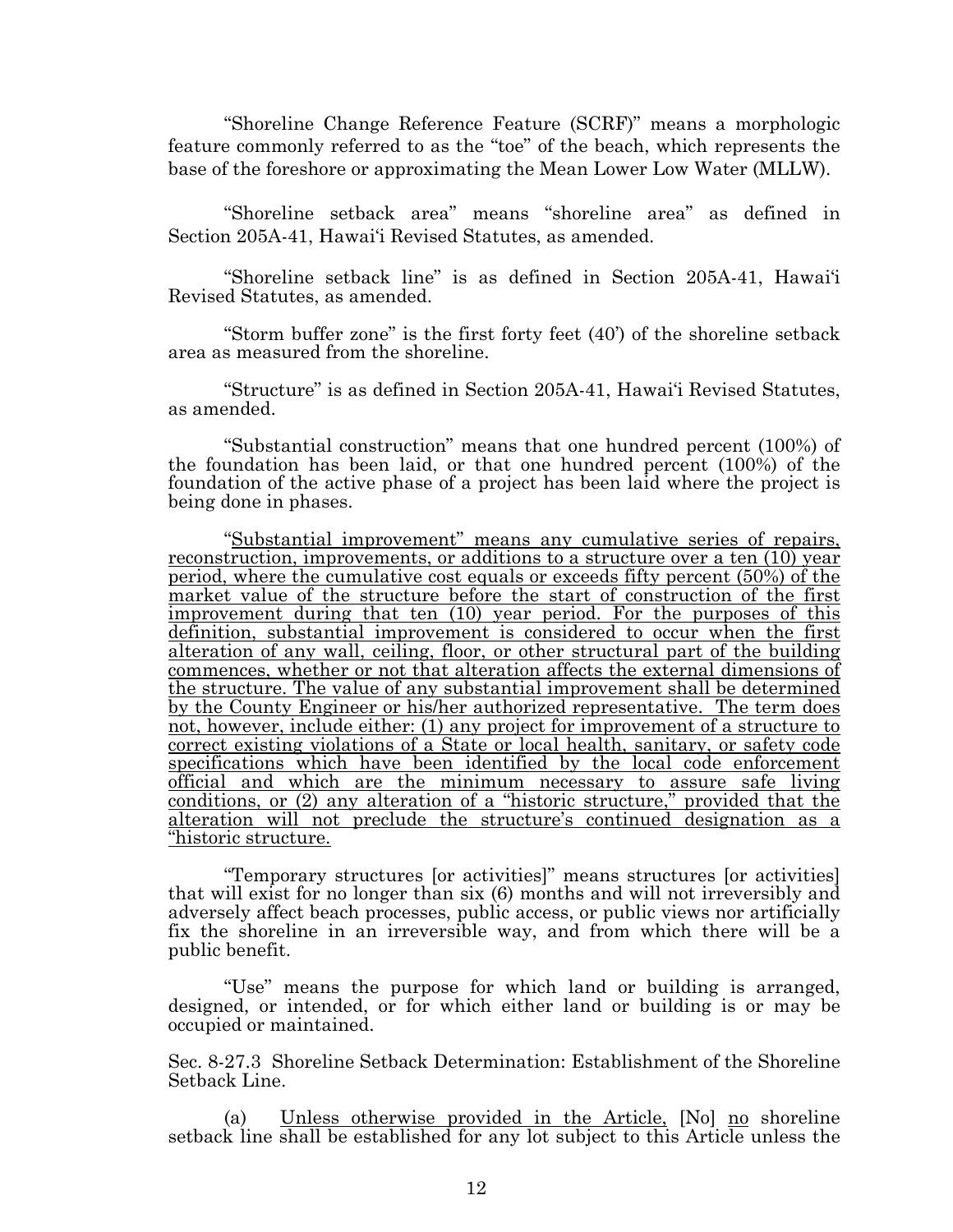application for a shoreline setback line includes a certified shoreline [survey certified not more than six (6)] issued no later than twelve (12) months prior to submission of the application.

[(b) For lots with an average depth of one hundred sixty (160) feet or less, the minimum shoreline setback line shall be established based on the average depth of the lot as provided in Table 1, or at the option of the applicant, upon a coastal erosion study as provided in Table 2.

Table 1: The distance in feet of the shoreline setback line as measured from the certified shoreline based on the average lot depth in feet. See attached table and substitute for below:

| If the average lot<br>depth is:                | 100<br>feet<br>or<br>less | 101<br>to<br>120<br>feet | 121<br>to<br>140<br>feet | 141<br>to<br>160<br>feet | 161<br>to<br>180<br>feet | 181 to 200<br>feet | More<br>than<br>200<br>feet |
|------------------------------------------------|---------------------------|--------------------------|--------------------------|--------------------------|--------------------------|--------------------|-----------------------------|
| Then<br>the<br>minimum setback<br>distance is: | 40<br>feet                | 50<br>feet               | 60<br>feet               | 70<br>feet               | 80<br>feet               | 90 feet            | 100<br>feet                 |

(c) For lots with an average depth of more than one hundred sixty (160) feet, the shoreline setback line shall be established based on a coastal erosion study as provided in Table 2 and shall be no less than the setback distances set forth in Table 1 as applicable.

Table 2: The distance in feet of the shoreline setback line as measured from the certified shoreline based on the building footprint and a coastal erosion study.

| For structures with<br>a building footprint<br>that is: | Less than or equal to $5,000$ Greater than<br>square feet                                          | 5,000<br>square feet                  |
|---------------------------------------------------------|----------------------------------------------------------------------------------------------------|---------------------------------------|
| distance is:                                            | 40 feet plus 70 times the   40 feet plus 100 times<br>Then the setback annual coastal erosion rate | the annual<br>coastal<br>erosion rate |

(b) Lots Included in the Kaua'i Coastal Erosion Study. For all structures on lots subject to the Kaua'i Coastal Erosion Study, the setback shall be calculated as follows:

(1) For lots with an average lot depth of less than one hundred forty (140) feet, the setback line shall be forty (40) feet plus seventy (70) times the annual coastal erosion rate as measured from the certified shoreline. In addition to the shoreline setback calculations above, for all applicable lots subject to the Kaua'i Coastal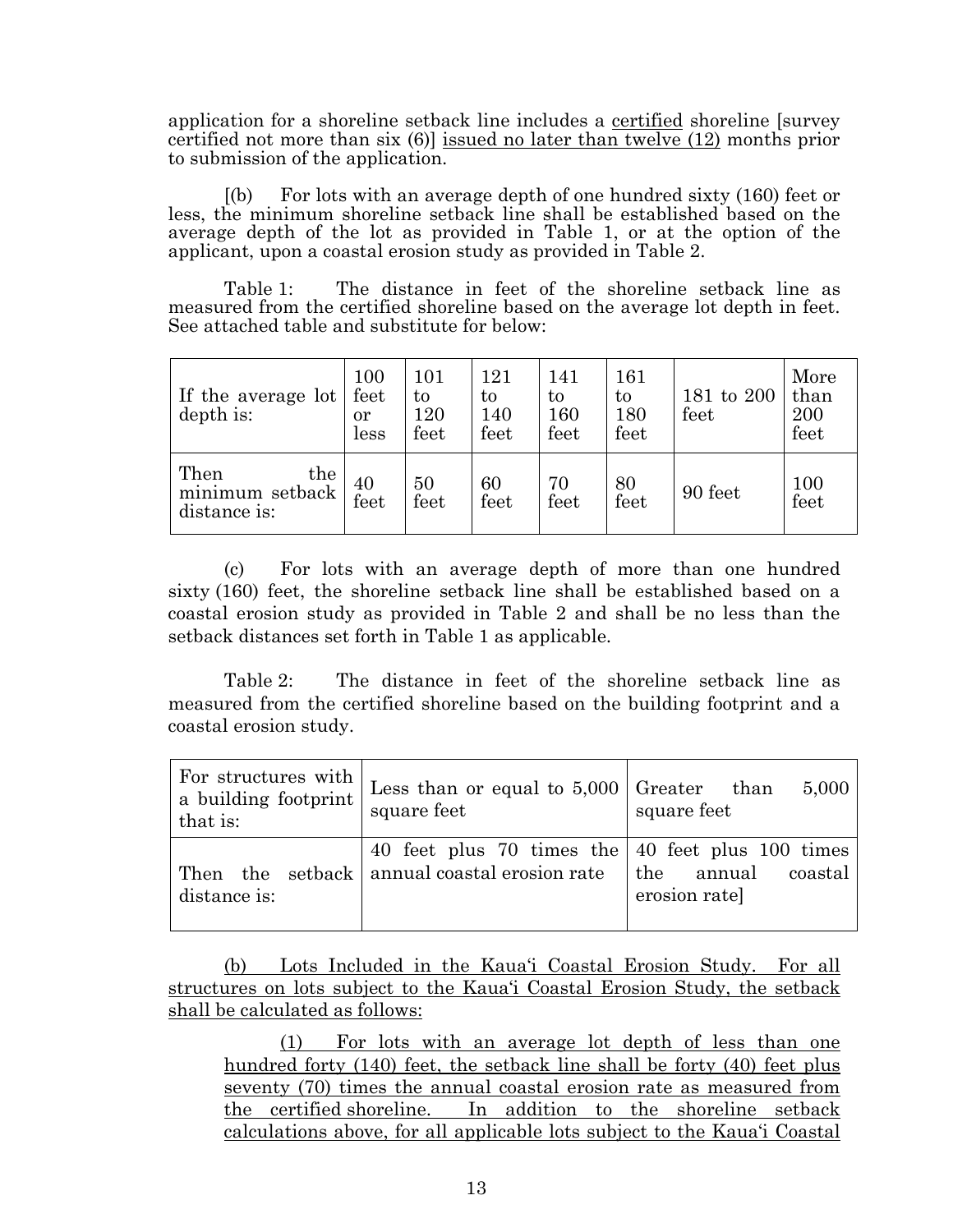Erosion Study a mandatory twenty (20) foot additional safety buffer shall be added to the setback area for episodic coastal events, sea level rise and other hazards.

(2) For lots with an average lot depth of one hundred forty (140) feet to two hundred twenty (220) feet, the greater setback of the following shall apply:

(A) Forty (40) feet plus seventy (70) times the annual coastal erosion rate as measured from the certified shoreline. In addition to the shoreline setback calculations above, for all applicable lots subject to the Kaua'i Coastal Erosion Study a mandatory twenty (20) foot additional safety buffer shall be added to the setback area for episodic coastal events, sea level rise and other hazards; or

(B) A shoreline setback determined by taking the average lot depth, subtracting one hundred (100) feet, dividing by two and adding forty (40) feet.

(3) For all lots with an average lot depth of over two hundred twenty (220) feet, the greater setback of the following shall apply:

(A) Forty feet (40) plus seventy (70) times the annual coastal erosion rate as measured from the certified shoreline. In addition to the shoreline setback calculations above, for all applicable lots subject to the Kaua'i Coastal Erosion Study a mandatory twenty (20) foot additional safety buffer shall be added to the setback area for episodic coastal events, sea level rise and other hazards; or

(B) A shoreline setback line of one hundred (100) feet from the certified shoreline.

(c) Lots Not Included in the Kaua'i Coastal Erosion Study. For all structures on lots that were not included in the Kaua'i Coastal Erosion Study, the setback shall be calculated as follows:

(1) For lots with naturally occurring rocky shorelines, the setback is a minimum of forty (40) feet.

(2) For all other lots, the setback is a minimum of sixty (60) feet.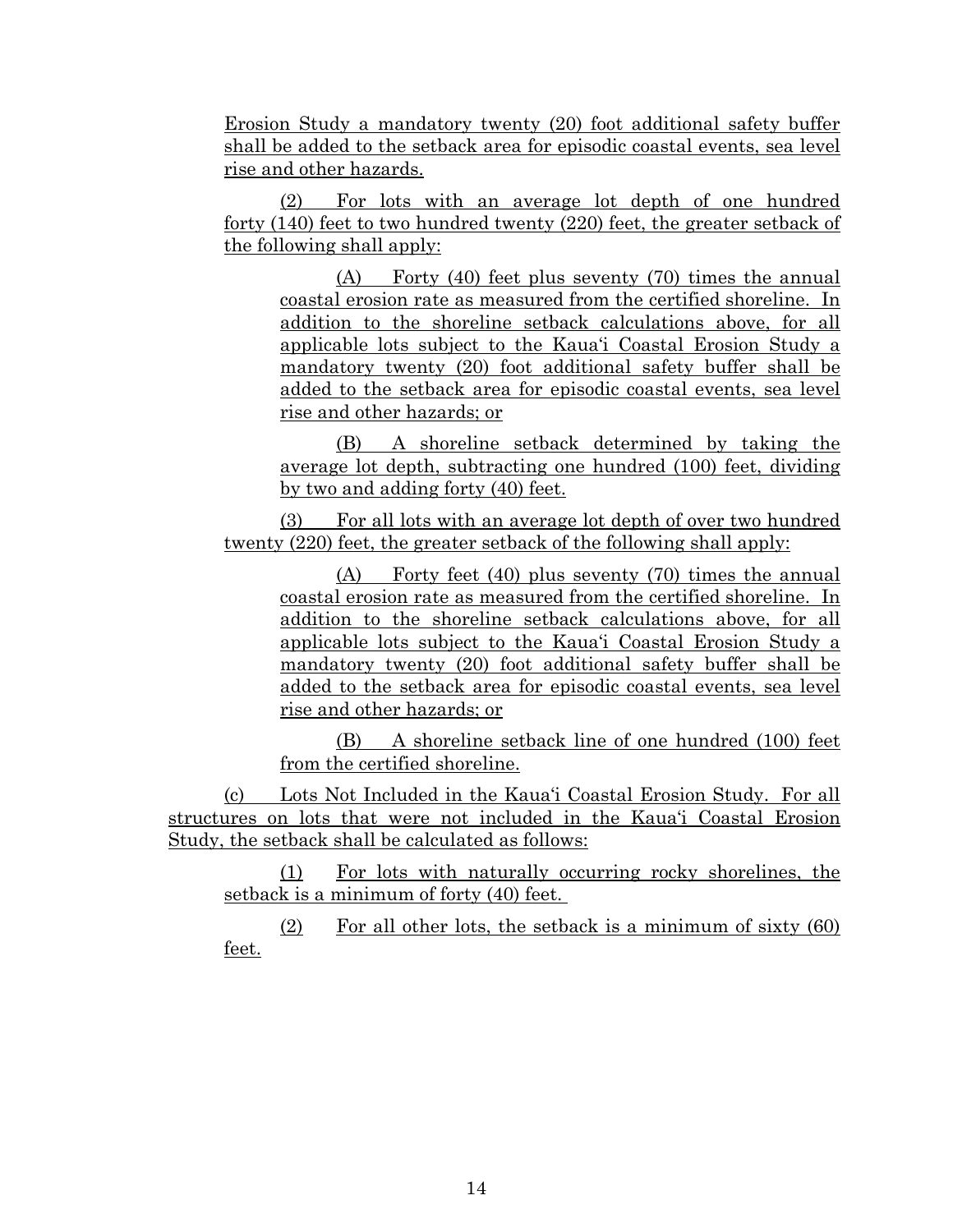Table1. The distance in feet of the shoreline setback line as measured from the certified shoreline based on the average lot depth in feet.

| Average Lot<br>${\rm Depth}$ | Setback Line                                                                                                                                            |
|------------------------------|---------------------------------------------------------------------------------------------------------------------------------------------------------|
| Less than 140<br>feet        | 40 feet plus (70 feet X annual coastal erosion rate) plus 20 feet                                                                                       |
| 140 feet to 220<br>feet      | Greater of:<br>40 feet plus (70 feet X annual coastal erosion rate) plus 20 feet<br>-or-<br>(Average Lot Depth minus 100 feet) $\div$ by 2 plus 40 feet |
| Greater than<br>220 feet     | Greater of:<br>40 feet plus (70 feet X annual coastal erosion rate) plus 20 feet<br>-or-<br>A minimum of 100 feet from the certified shoreline          |

(d) Non-abutting Lots. If an applicant is unable to secure permission from the abutting owner to complete a certified shoreline for a non-abutting lot within approximately five hundred fifty (550) feet of the shoreline, the Planning Director may, pursuant to Sec.8-4.3, impose conditions to zoning permits to increase setbacks where evidence exists that a proposed structure may be affected by coastal hazards or erosion.

[d](e) No [zoning amendment, general plan amendment, development plan amendment, or] subdivision[, any of which involve a lot(s), or any portion of a lot(s) that would be subject to this Article, shall be approved without a coastal erosion study, a certified shoreline, and a shoreline setback line established in accordance with [Table 1 and Table 2] this Article unless the [zoning amendment, general plan amendment, development plan amendment, or subdivision [are] is initiated by the County.

Any subdivision with lots abutting the shoreline approved pursuant to Chapter 9 of the Kaua'i County Code, 1987, as amended, after the adoption of this Ordinance shall have a shoreline setback line of forty (40) feet plus seventy (70) times the annual coastal erosion rate as measured from the certified shoreline. In addition to the shoreline setback calculations above, a mandatory twenty (20) foot additional safety buffer shall be added to the setback area for episodic coastal events, sea level rise and other hazards.

Each lot abutting the shoreline in a subdivision approved after the effective date of this ordinance shall be designed to achieve a building footprint of five thousand (5,000) square feet of buildable area *mauka* of the shoreline setback line established in accordance with subsections (e) and (f), above.

 $[(e)] (h)$  When an application for a Shoreline Setback Determination has been [certified] deemed complete by the Director on a form prescribed by the Director, the Director shall, within one hundred twenty (120) days of the completed application, issue a Shoreline Setback Determination which shall conform to the delineation of the shoreline setback line on a site plan pursuant to Section 8-27.3.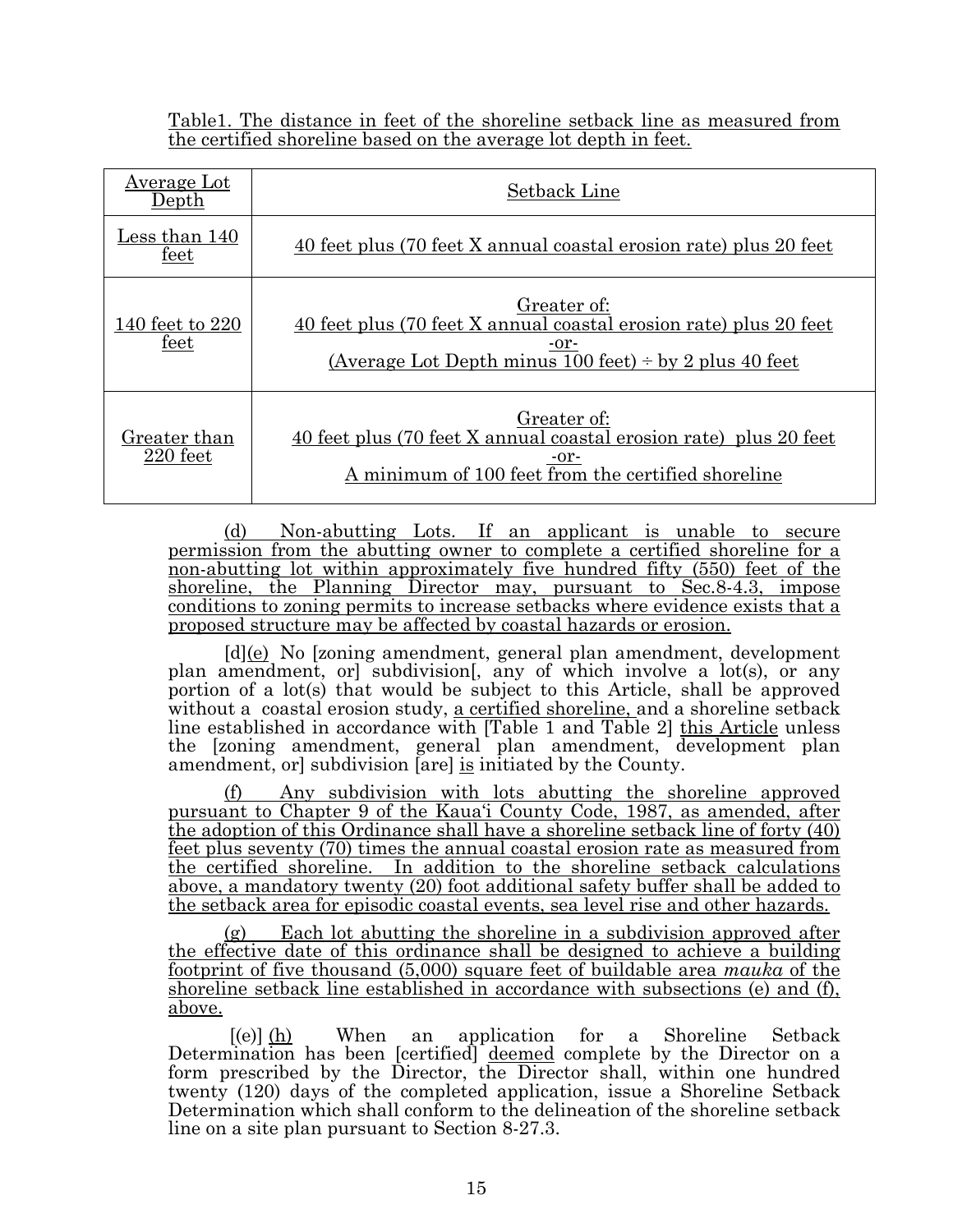$[(f)](i)$  The Director shall notify the Commission at the Commission's next regularly scheduled meeting of [the following:

(1) any newly completed applications for shoreline setback determination,

(2)] any new shoreline setback determinations made by the Director including, but not limited to, the name of the applicant, the average lot depth calculations, the location of any proposed structures [or activities] depicted on a plan drawn to scale, the purpose of the proposed structures, [and/or activities] the current certified shoreline, the setback calculations and setback line drawn on the plan, and copies of the coastal erosion study, if applicable. The Director's determinations shall include, but not be limited to, any exemptions or determinations regarding the inapplicability of this Article. All applications for a shoreline setback determination deemed complete by the Director shall be posted within ten (10) working days to a publicized website maintained by the Department.

 $[(g)]$  (i) The Director's shoreline setback [determinations] determination shall not be final until [accepted by the Commission] posted on the Commission's agenda. Notwithstanding [Commission acceptance] the posting of the determination, if there is an appeal, [of the Director's decision,] the shoreline setback [determinations] determination shall not be final until the Commission completes its decision-making on the appeal.

 $[(i)]$   $(k)$  Prior to commencement of grubbing, grading, or construction activities, the shoreline and shoreline setback line shall be identified on the ground and posted with markers, posts, or other appropriate reference marks by a surveyor licensed in the State of Hawai'i.

 $[{\rm (j)}]$  (1) The application of Section 8-27.3 by itself shall not make a dwelling unit nonconforming.

Sec. 8-27.4 Minimum Shoreline Setback Requirements.

Except as provided for in this article, no lot shall have a shoreline setback line of less than forty (40) feet.

Sec. 8-27.5 Structures [and activities] subject to [these rules] this Article.

All structures [and activities] located or proposed to be located within the shoreline setback area shall conform to the requirements of this [article] Article. The requirements of this [article] Article shall not abrogate the requirements of any other applicable statutes, codes, ordinances, rules and regulations, or other law. [Construction immediately mauka of the shoreline setback area shall also be subject to these rules unless a certified and confirmed survey map, prepared in accordance with the provisions of section 8-27.3, is filed with the department showing that the construction is mauka of the shoreline setback area.]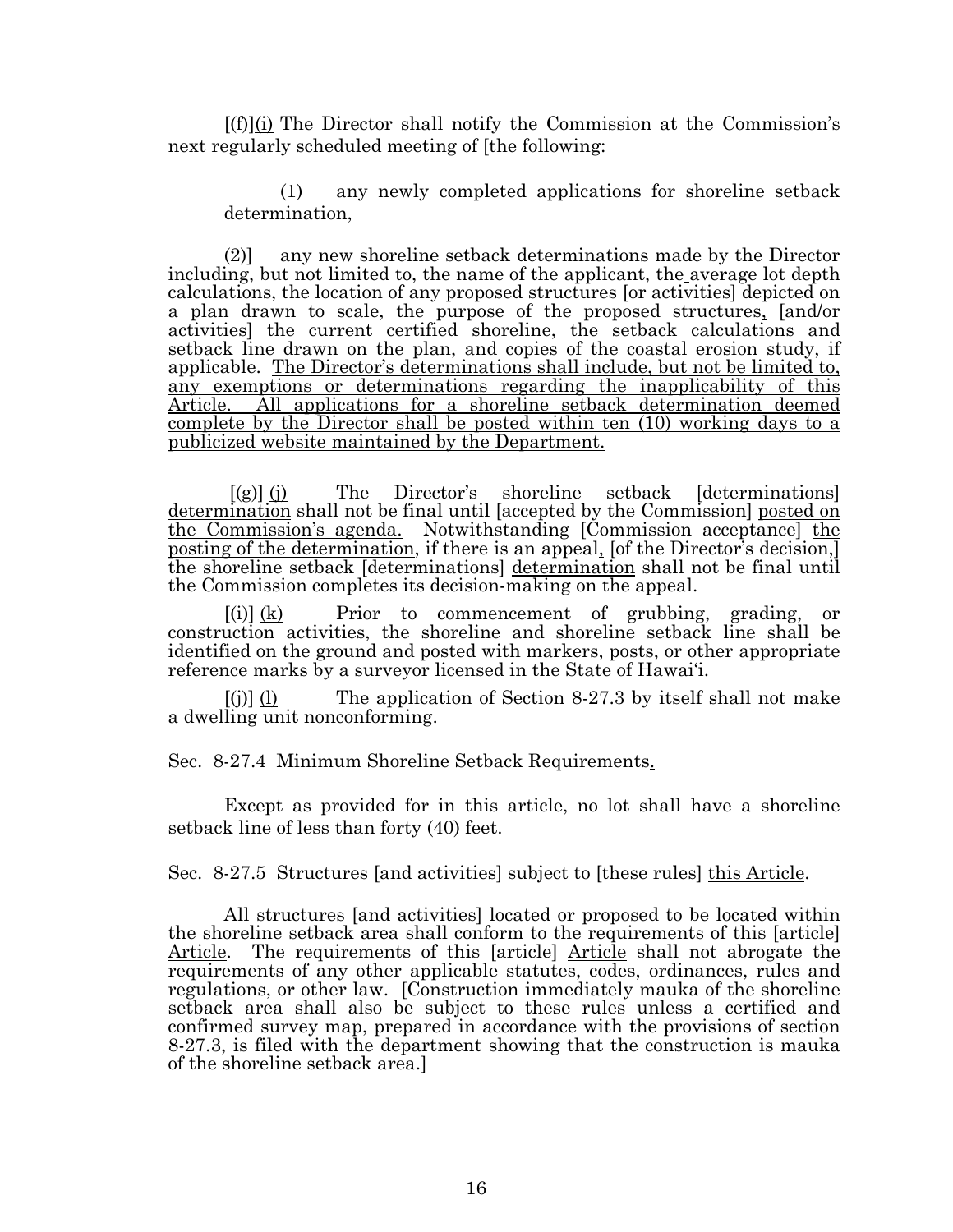Sec. 8-27.6 Prohibited Activities in the Shoreline Setback Area.

(a) Pursuant to HRS 205A-44, as amended, the mining or taking of sand, dead coral or coral rubble, rocks, soils, or other beach or marine deposits from the shoreline setback area is prohibited with the following exceptions:

(1) The inadvertent taking from the shoreline setback area of the materials, [not in excess of one gallon per person per day, for reasonable, personal noncommercial use; such as those inadvertently carried away on the body, and on clothes, toys, recreational equipment, and bags; [or]

(2) Where the mining or taking is authorized by a variance pursuant to [these rules;] Section 205A-46 of the Hawai'i Revised Statutes;

(3) The clearing of these materials from existing drainage pipes and canals and from the mouths of streams, including clearing for the purposes under HRS section 46-11.5; provided that, the sand removed shall be placed on adjacent areas unless such placement would result in significant turbidity; [or]

(4) The cleaning of the shoreline setback area for state or county maintenance purposes, including the clearing of seaweed, limu, and debris under HRS section 46-12; provided that, the sand removed shall be placed on adjacent [beach] areas unless the placement would result in significant turbidity[.];

(5) The taking of driftwood, shells, beach glass, glass floats, or seaweed;

(6) The exercise of traditional cultural practices as authorized by law or as permitted by the department pursuant to article XII, section 7, of the Hawaii State Constitution; or

(7) For the response to a public emergency or a state or local disaster.

(b) Any primary coastal dune, which lies wholly or partially in the setback area, shall not be altered, graded, or filled in any way except for the addition of sand of compatible quality and character unless the application of this section renders the build-out of allowable density unfeasible. In such case, modifications, alterations, grading, or filling may be allowed through a variance, but only for that portion of the primary dune located mauka (landward) of the shoreline setback area, and only to the extent necessary to construct on a minimum building footprint. This exception shall apply only to lots in existence on the date of enactment of this ordinance. Non-native vegetation may be removed only if done in conjunction with a dune restoration and re-vegetation program approved by the Director that uses naturally occurring historical endemic plant species.

(c) The following are prohibited in the shoreline setback area:

Individual wastewater system or subsurface improvement unless the applicant demonstrates to the satisfaction of the Director that no feasible alternative exists, including a redesign of the improvement or structure to accommodate the system outside of the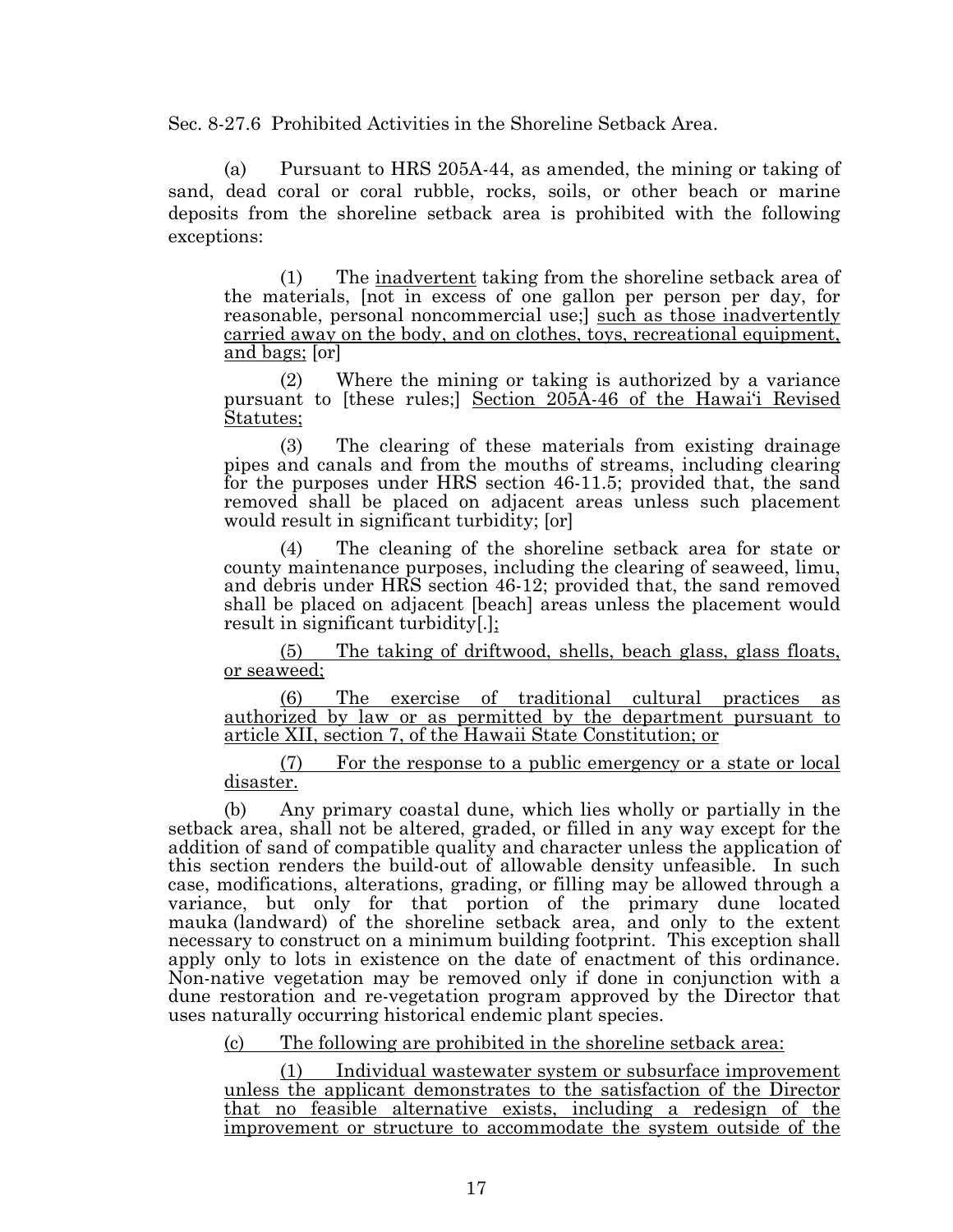setback line, and the system or improvement complies with all statutory and Department of Health requirements.

(2) Landscaping that artificially fixes the shoreline.

(3) Shoreline hardening unless it is approved by the State of Hawai'i's Office of Conservation and Coastal Lands.

(4) Expansion of the footprint of a non-conforming structure, unless otherwise provided by law.

Sec 8-27.7 Permitted structures [and activities] within the shoreline setback area.

(a) The following structures [and activities] are permitted in the shoreline setback area. All structures and/or [activities] landscaping not specifically permitted in this section are prohibited without a variance.

(1) Existing conforming and nonconforming structures/activities.

(2) Structure or activity that received a shoreline variance or administrative approval prior to [January 1, 2010] February 26, 2008.

(3) A structure or activity that is necessary for, or ancillary to, continuation of agriculture or aquaculture existing in the shoreline setback area on June 16, 1989.

(4) "Temporary structures [or activities]" as defined in Section 8-27.2. To ensure that there will be no irreversible or long-term adverse affects, the Director shall require as a condition of a permit the restoration of the site to its original condition or better, and the Director may require a bond to ensure such restoration.

(5) A structure [or activity] that consists of maintenance, repair, reconstruction, and minor additions or alterations of legal boating, maritime, or water sports recreational facilities, which are publicly owned, and which result in no interference with natural beach processes; provided that permitted structures may be repaired, but shall not be enlarged within the shoreline setback area without a variance.

(6) Repairs to a lawfully existing structure, including nonconforming structures, provided that:

(A) The repairs do not enlarge, add to or expand the structure; [nor] increase the size or degree of non-conformity; or intensify the use of the structure or its impact on coastal processes;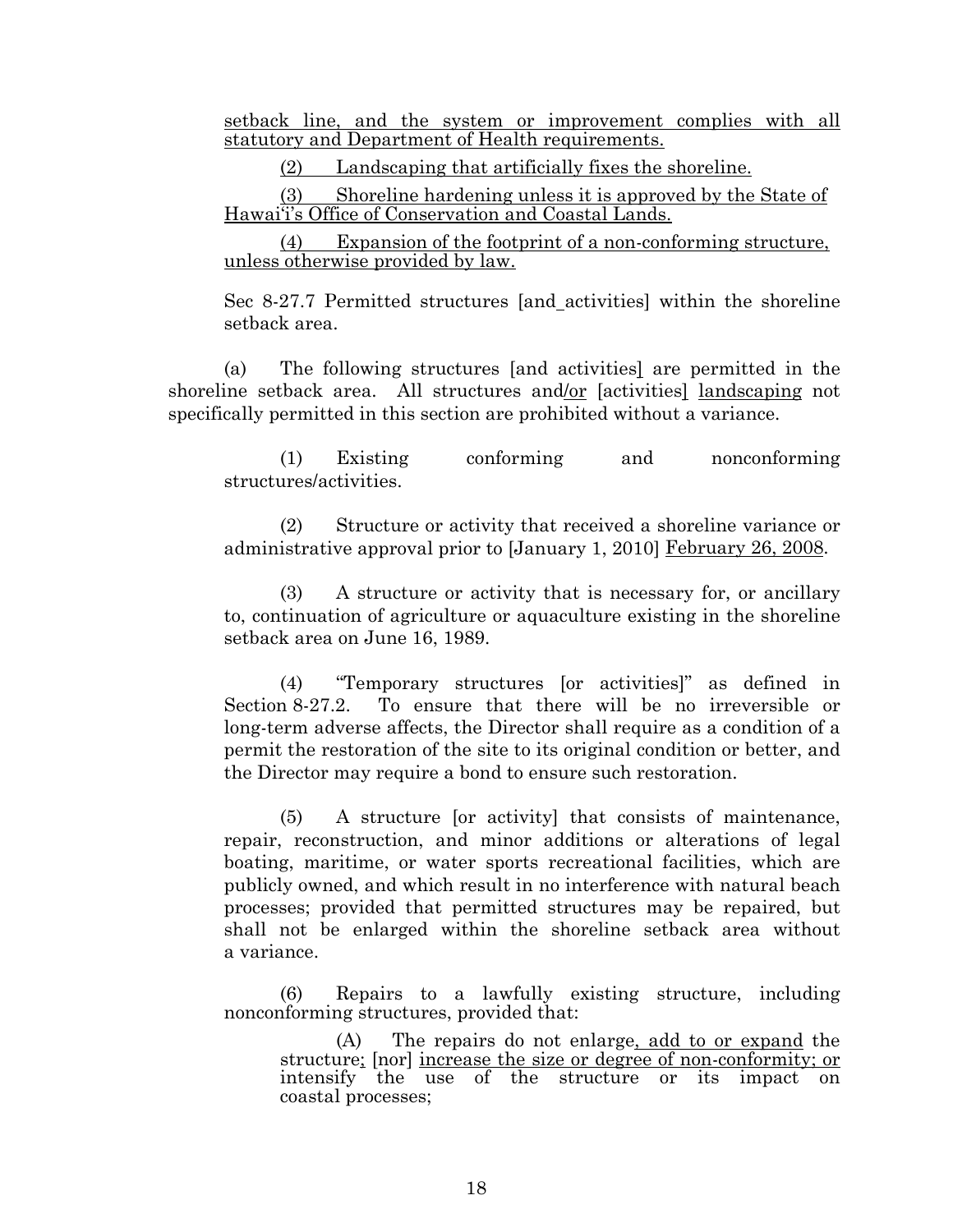(B) The repairs [are valued by a licensed professional engineer or architect at less than fifty percent (50%) of the current replacement cost of the structure;] do not constitute a substantial improvement of the structure; and

(C) The repairs are permitted by the Comprehensive Zoning Ordinance, Development Plans, building code, flood hazard regulations, [and] special management area requirements under HRS Chapter 205A and any other applicable rule or law.

(7) Beach nourishment or dune restoration projects approved by all applicable governmental agencies.

A structure [or activity] approved by the Director as a minor structure [or activity].

(9) Qualified demolition of existing structures.

(10) Unmanned civil defense facilities installed for the primary purposes of: (i) warning the public of emergencies and disasters; or (ii) measuring and/or monitoring geological, measuring and/or monitoring geological, meteorological and other events.

(11) Scientific studies and surveys, including archaeological surveys.

(12) Structures built to address an emergency as declared by the Governor of the State of Hawai'i, the Mayor of the County of Kaua'i or any other public official authorized by law to declare an emergency.

(13) Structures relating to film productions that have received a County Revocable Film Permit. Structures undertaken for film productions must be removed within thirty (30) days following the completion of the film production.

(b) The following conditions shall apply to any new structure [or activity] permitted in the shoreline setback area:

(1) All new structures shall be constructed in accordance with the standards for development in Chapter 15, Article 1, Flood Plain Management, Kaua'i County Code 1987, as amended, relating to coastal high hazard districts and FEMA guidelines regarding construction in areas mapped on Flood Insurance Rate Maps as flood hazard areas.

(2) The applicant shall agree in writing that the applicant, its successors, and permitted assigns shall defend, indemnify, and hold the County of Kaua'i harmless from and against any and all loss, liability, claim or demand arising out of damages to said structures [and/or landscaping] from any coastal natural hazard and coastal erosion.

(3) The applicant shall agree in writing for itself, its successors and assigns that the construction of any erosion-control or shoreline hardening structure and/or landscaping shall not be allowed to protect the permitted structure [or activity] during its life, with the exception of approved beach or dune nourishment fill activities, and landscape planting and irrigation located more than forty feet (40') from the shoreline.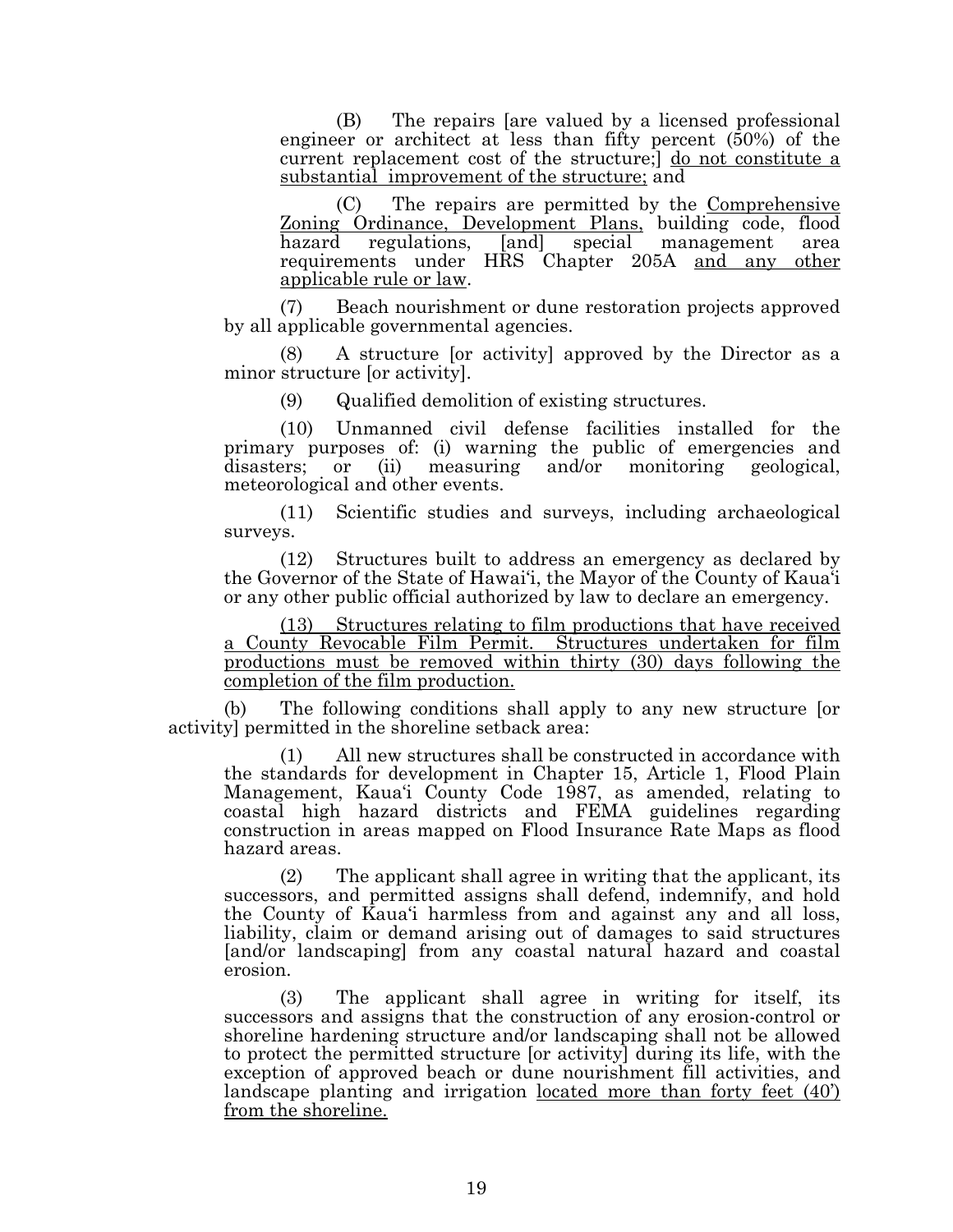(4) Unless otherwise provided, all [All] new structures and/or landscaping shall not (i) adversely affect beach processes, (ii) adversely affect beach processes, (ii) artificially fix the shoreline, (iii) interfere with public access or public views to and along the shoreline, (iv) impede the natural processes and/or movement of the shoreline and/or sand dunes, or (v) alter the grade of the shoreline setback area.

(5) All new structures shall be consistent with the purposes of this article and HRS Chapter 205A, as amended.

(6) The requirements of this Subsection (b) shall run with the land and shall be set forth in a unilateral agreement recorded by the applicant with the bureau of conveyances or land court, whichever is applicable, no later than thirty (30) days after the date of final shoreline approval of the structure [or activity] under Section 8-27.8. A copy of the recorded unilateral agreement shall be filed with the Director and the County Engineer no later than forty-five (45) days after the date of the final shoreline determination and approval of the structure [or activity] and the filing of such with the Director shall be a prerequisite to the issuance of any related building permit."

Sec. 8-27.8 [Structure and Activity] Procedures For Obtaining Determinations.

(a) Any structure [or activity] proposed in the shoreline setback area shall first obtain a determination from the Director in accordance with this [article] Article.

(b) A proposed structure [and activity] in the shoreline setback area or within five hundred feet (500') of the shoreline shall not be allowed by the Director unless it is consistent with this Article and HRS Chapter 205A, as amended.

(c) Procedure.

(1) A request for determination for a proposed structure [or activity] within the shoreline setback area or within five hundred (500) feet of the shoreline shall be submitted to the Department on a form prescribed by the Director.

(2) For public [improvements and facilities] structures whose valuation does not exceed \$125,000.00[,] and repairs to lawfully existing private structures as delineated in Section  $8-27.7(a)[(6)]$ , the request shall include construction and site plans, and [a] written text addressing compliance with the criteria set forth in this [article] Article.

The Director may also require additional information, including, but not limited to a current shoreline setback determination or a current certified shoreline survey or shoreline survey stamped by a licensed surveyor, registered in the State of Hawai'i and coastal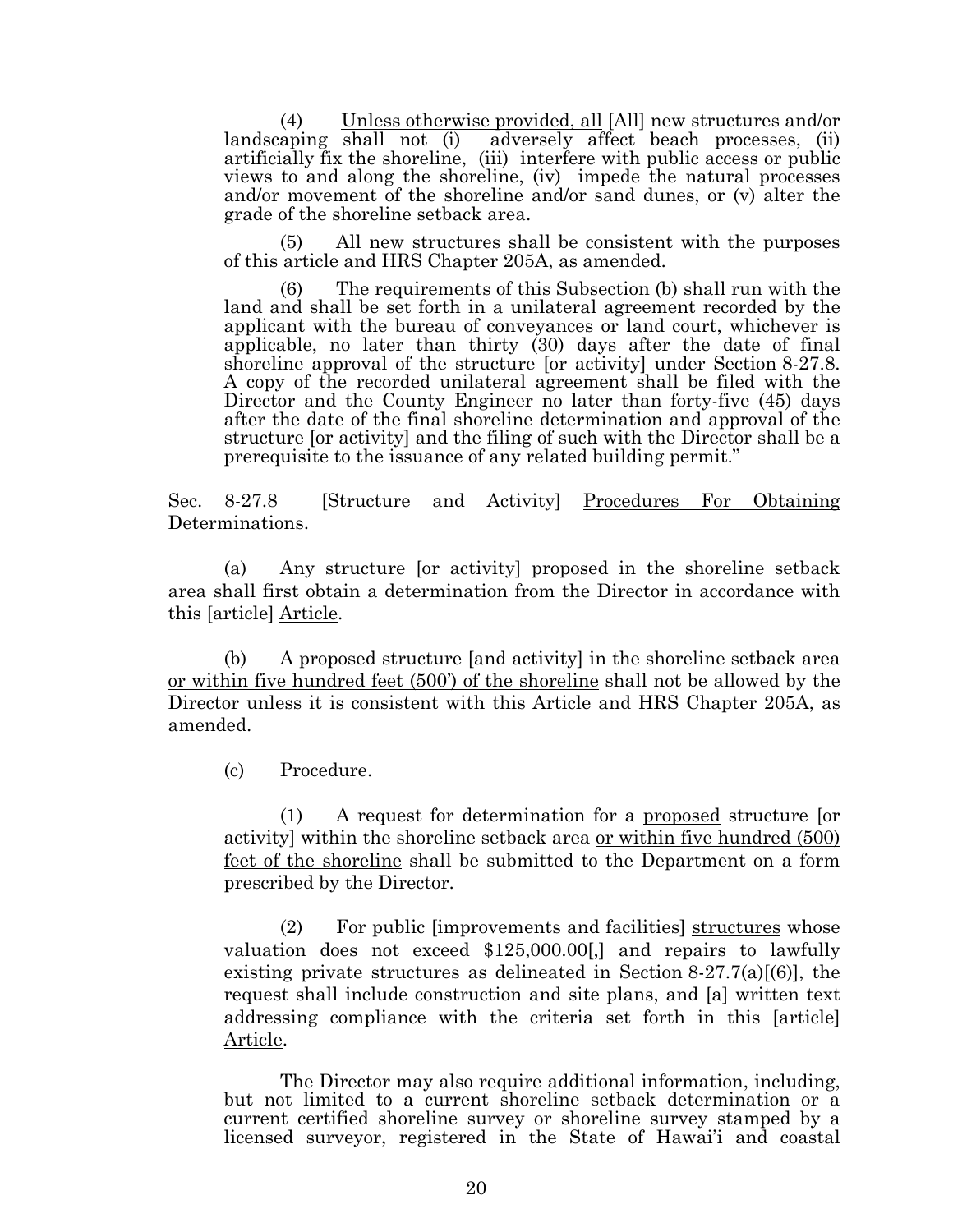erosion information, a list of proposed plants and their growth, existing and final contours, photographs, and an environmental assessment.

(3) For public [improvements and facilities] structures whose valuation exceeds one hundred twenty-five thousand dollars (\$125,000.00)[,] and private [improvements and facilities] structures [that are not repairs to lawfully existing structures as] unless delineated in Sec. 8-27.7(a) $(6)$ ], the request shall include relevant information, which shall include, but is not limited to, a current shoreline setback determination as set forth in Sec. 8-27.3 or a current certified shoreline survey and coastal erosion information, construction and site plans, [a list of proposed plants and their growth,] existing and final contours, photographs, [an environmental assessment,] and a written text addressing compliance with the criteria set forth in this Article. The Director may also require a hazard assessment.

(4) Within sixty (60) days from the day the application is deemed complete by the Director, the Director shall make a determination in accordance with the criteria set forth in this Article that the proposed structure is:

(A) Permitted under Section 8-27.7;

(B) Permitted under Section 8-27.7 and subject to conditions;

- (C) Not permitted under Section 8-27.7; [or]
- (D) Outside of the shoreline setback area[.]; or

(E) Not subject to this Article pursuant to Section 8-  $27.1(a)(1)$  and  $(2)$ .

(5) The Director shall notify the Commission at the Commission's next regularly scheduled meeting of the following:

(A) any shoreline setback determinations for approval for a structure proposed within the shoreline setback area or within five hundred (500) feet of the shoreline unless deemed inapplicable pursuant to Section 8-27.1; [and]

(B) any approvals or denials by the Director of structures and the reasons therefore, including, but not limited to, the name of the applicant, the location and purpose of the structure, and a discussion of the factors considered in making the decisions; and

(C) any determination of inapplicability pursuant to Section 8-27.1(a)(1) and (2).

(6) The Director's [structure or activity] determinations shall not be final until [accepted by the Commission] posted on the Commission's agenda. Notwithstanding [Commission acceptance] the posting of the determination, if there is an appeal from the Director's decision, the [determinations] determination shall not be final until the Commission completes its decision-making on the appeal.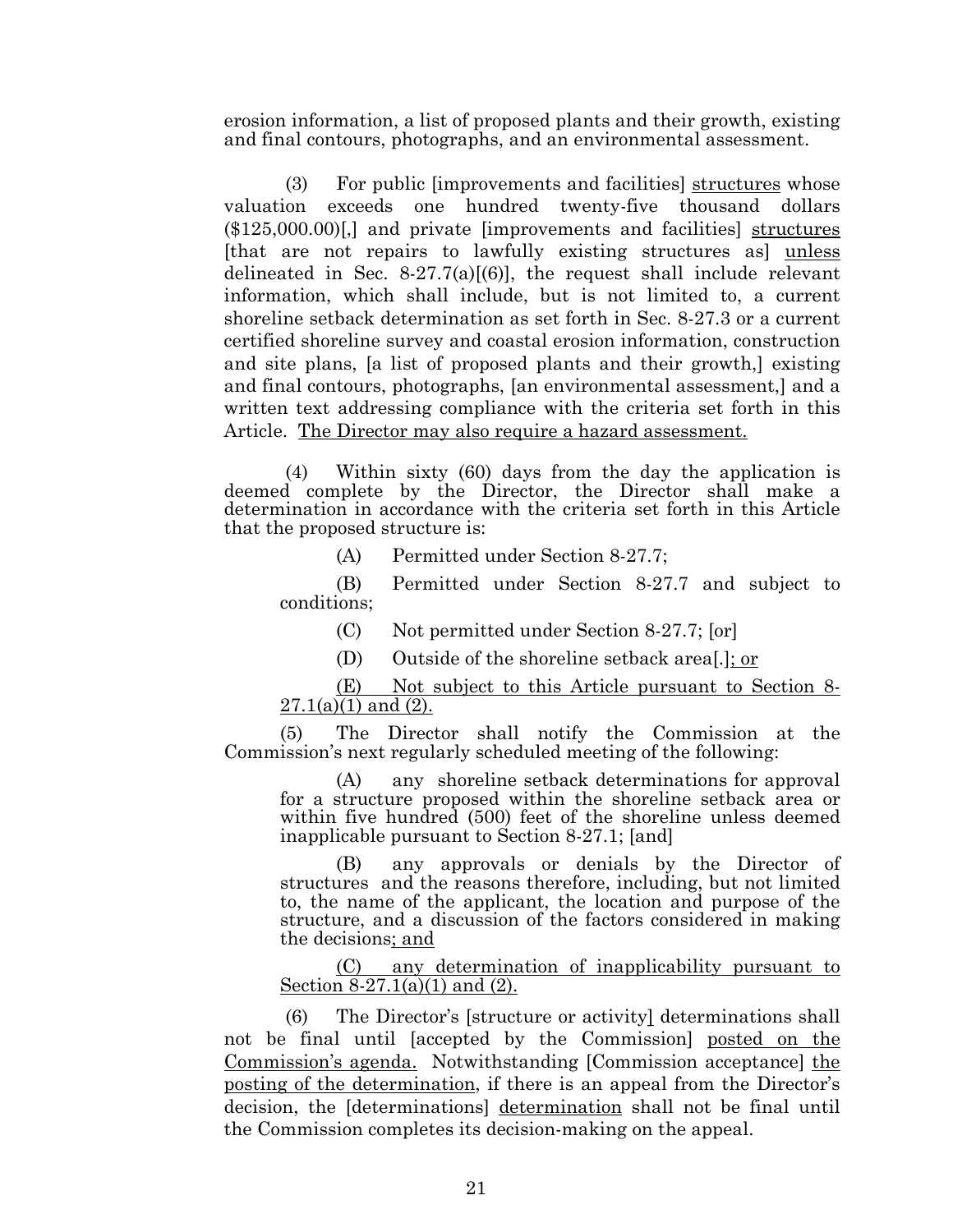(7) Minor structures [or activities] shall be completed [or in operation respectively] within one year from the final shoreline approval or within one year from the date of approval of the last discretionary permit, whichever comes later.

(8) For any non-minor structures allowed within the shoreline setback area and any structures outside the shoreline setback area based on the shoreline setback line, substantial construction of the structure shall be achieved within three (3) years from the date of final shoreline setback determination and approval, and construction thereof shall be completed (as evidenced by a certificate of occupancy in the case of buildings for habitation) within four (4) years from said date.

(A) An extension of no more than one year may be granted by the Director to the deadline for substantial construction only for properties with a stable shoreline such as rocky or accreting shorelines or shorelines exhibiting no coastal erosion per [a coastal erosion study] shoreline change rates as provided in the Kaua'i Coastal Erosion Study. In all other cases where substantial construction has not occurred by t1he deadline, a new certified shoreline and setback determination shall be required.

(B) In case of failure to complete construction by the four-year deadline, the Planning Commission shall determine a remedy based on a review of the specific circumstances, including but not limited to, the stability of the shoreline, the extent of the completion and the reason for delay.

(C) These requirements for substantial construction and completion shall run with the land and shall be written in a unilateral agreement that is recorded in the Bureau of Conveyances or Land Court, as applicable, prior to application for a building permit. A copy of the recorded unilateral agreement shall be submitted to the Planning Department prior to application for a building permit.

(d) Nothing in this section shall be deemed to amend, modify or supersede any provision of the Special Management Area Rules and Regulations of the County of Kaua'i and HRS Chapter 205A, as amended.

(e) Fees. A nonrefundable processing fee of one hundred dollars (\$100.00) shall accompany a request for determination.

Sec. 8-27.9 Variance application.

(a) A written application for variance shall be made in a form prescribed by the Director and shall be filed with the Director. The application shall include plans, site plans, photographs, and any other plans, drawings, maps, or data determined by the Director to be necessary to evaluate the application. The application shall also include:

(1) [An] A non-refundable administrative application fee of three hundred dollars (\$300.00). There shall also be an administrative fee shall be [seventy-five] seven thousand five hundred dollars (\$7,500.00) if the application is made after the structure is partially or fully built without the required approvals.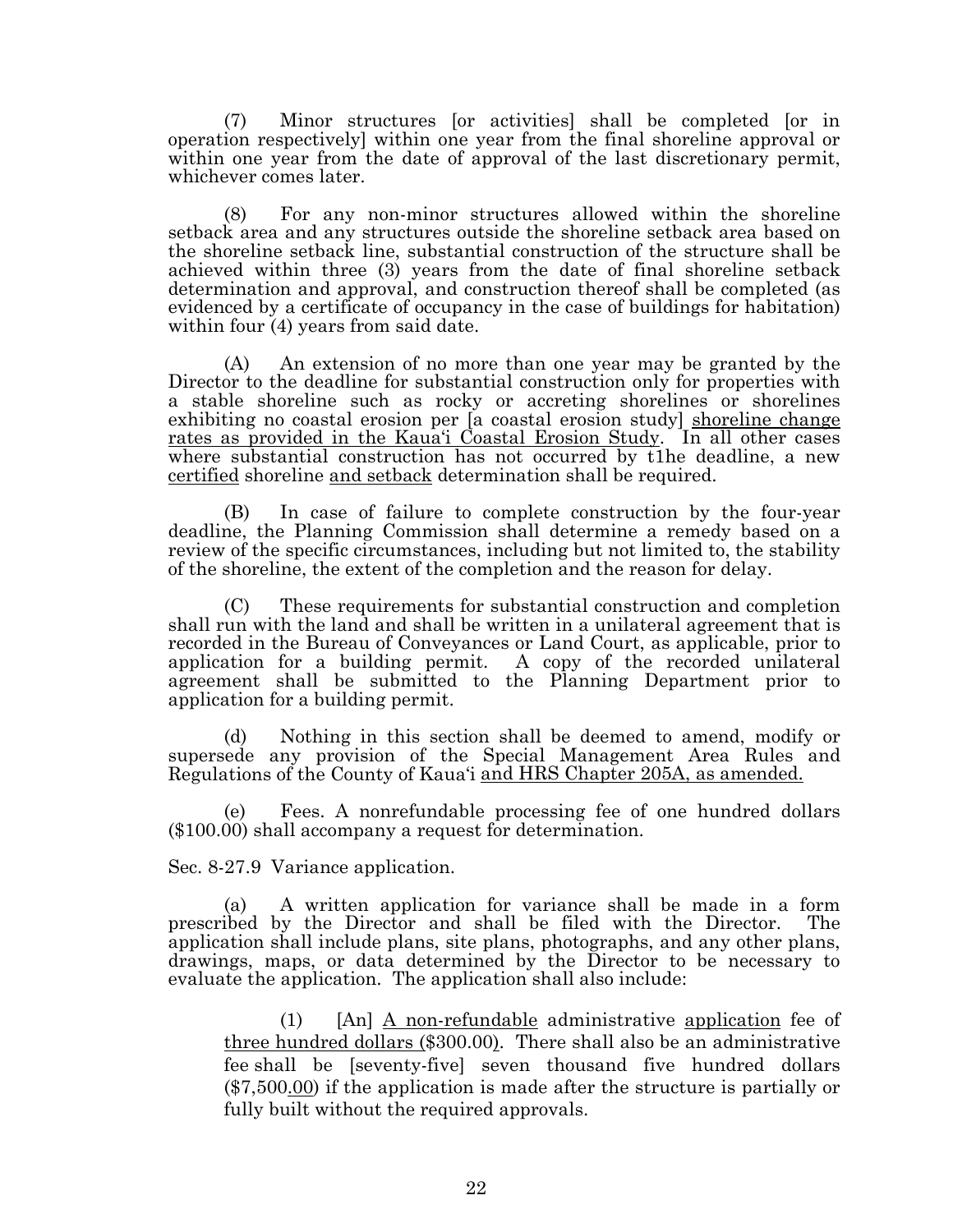(2) Certification from the owner or lessee of the lot which authorizes the application for variance;

(3) An environmental assessment prepared in accordance with HRS [c]Chapter 343, and the environmental impact statement rules and applicable guidelines of the State of Hawai'i;

(4) The names, addresses, and the tax map key identification of owners of real property situated adjacent to and abutting the boundaries of the land on which the proposed [use, activity, or operation is to occur] structure and/or landscaping is to be located;

(5) A site plan of the shoreline setback area, drawn to scale, showing:

(A) Existing natural and man-made features and conditions within;

(B) Existing natural and man-made features and conditions along properties immediately adjacent to the shoreline setback area and proposed improvements;

(C) The certified shoreline and the shoreline setback line;

(D) Contours at a minimum interval of two (2) feet unless waived by the director; and

(E) Proposed development and improvements showing new conditions with a typical section (if a structure).

(6) A copy of the certified shoreline survey map of the property;

(7) Detailed justification of the proposed project, which addresses the purpose and intent of these rules and the criteria for approval of a variance;

(8) Analysis and report of coastal erosion rates and coastal processes; and

(9) Any other information required by the [d]Director.

(b) Upon a determination by the [d]Director that the application is complete and in compliance with HRS Chapter 205A, part II and this article, the Director shall submit the application to the [c]Commission. If the application is determined to be incomplete by the Director, the Director shall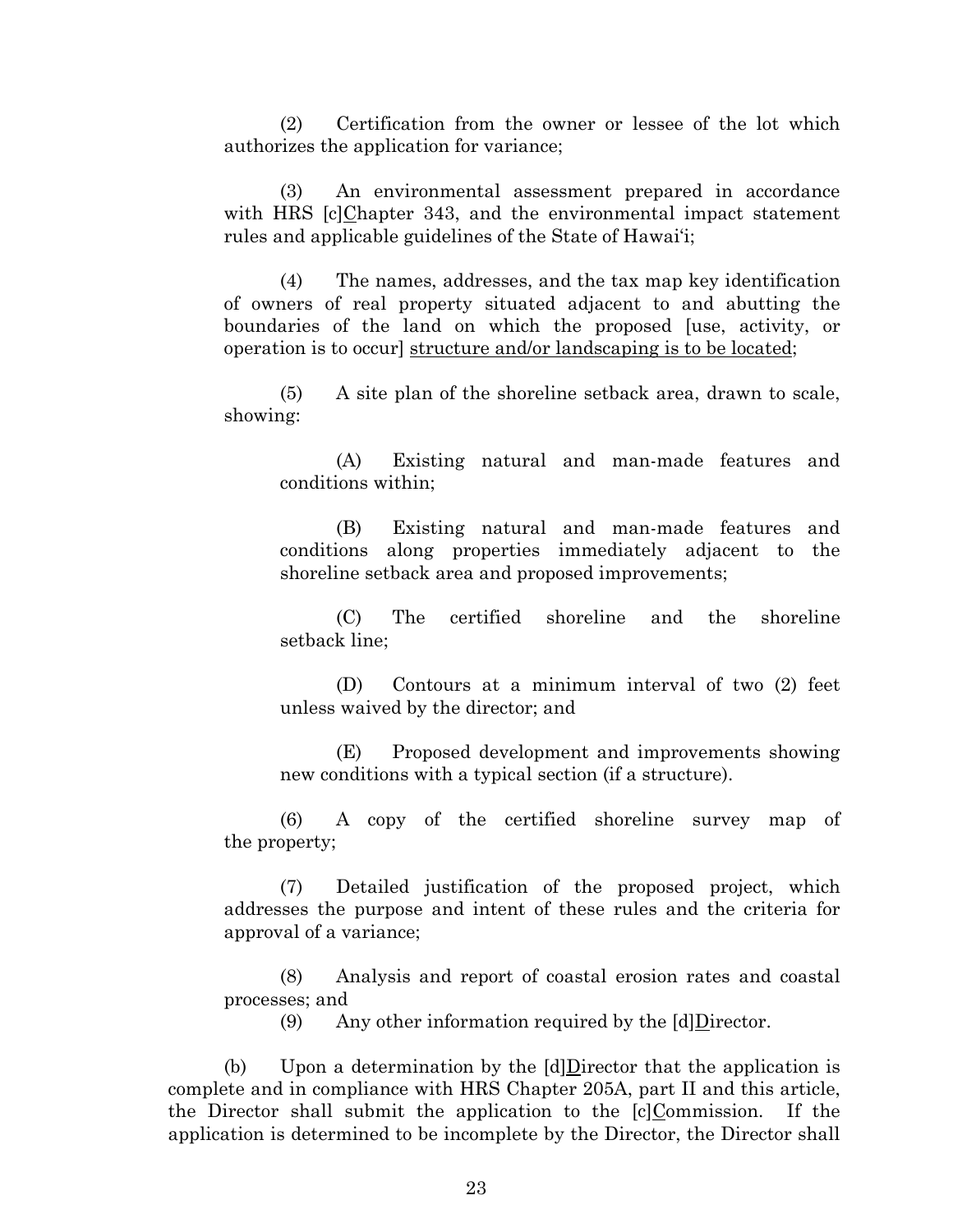return the application to the applicant with a written description identifying the portions of the application determined to be incomplete. The Director shall submit a written report, a copy of the application, and all other documents submitted on the application to the [c]Commission prior to the matter appearing on an agenda of the [c]Commission.

(c) Except as otherwise provided in this section, all applications for variances shall be heard, noticed, and processed as public hearing matters. Not less than thirty (30) calendar days before the public hearing date, the applicant for a variance shall mail notices of public hearing by certified or registered mail, postage prepaid, to owners of real property which abut the parcel that is the subject of the application. Not less than thirty (30) days prior to the public hearing date, the Director shall publish a notice of hearing once in a newspaper that is printed and issued at least twice weekly in the County and which is generally circulated throughout the County. The notice shall state the nature of the proposed development, the date, time, and place of the hearing, and all other matters required by law.

(d) Exceptions. Prior to action on a variance application, the [c]Commission may waive a public hearing on the application for:

(1) Stabilization of shoreline erosion by the moving of sand entirely on public lands;

(2) Protection of a legal structure costing more than \$20,000; provided that, the structure is at risk of immediate damage from shoreline erosion;

(3) Other structures or activities; provided that, no person or agency has requested a public hearing within twenty-five (25) calendar days after public notice of the application. For the purposes of this section "public notice of the application" shall be publication of a notice of the application in a newspaper which is printed and issued at least twice weekly in the County of Kaua'i, which informs the public of the subject matter of the application and which identifies the date and time by which a written request for a public hearing must be received by the [commission] Commission; or

(4) Maintenance, repair, reconstruction, and minor additions or alterations of legal boating, maritime or watersports recreational facilities, which result in little or no interference with natural shoreline processes.

Sec. 8-27.10 Criteria for approval of a variance.

(a) A shoreline setback area variance may be considered for a structure [or activity] otherwise prohibited by this Article, if the Commission finds in writing, based on the record presented, that the proposed structure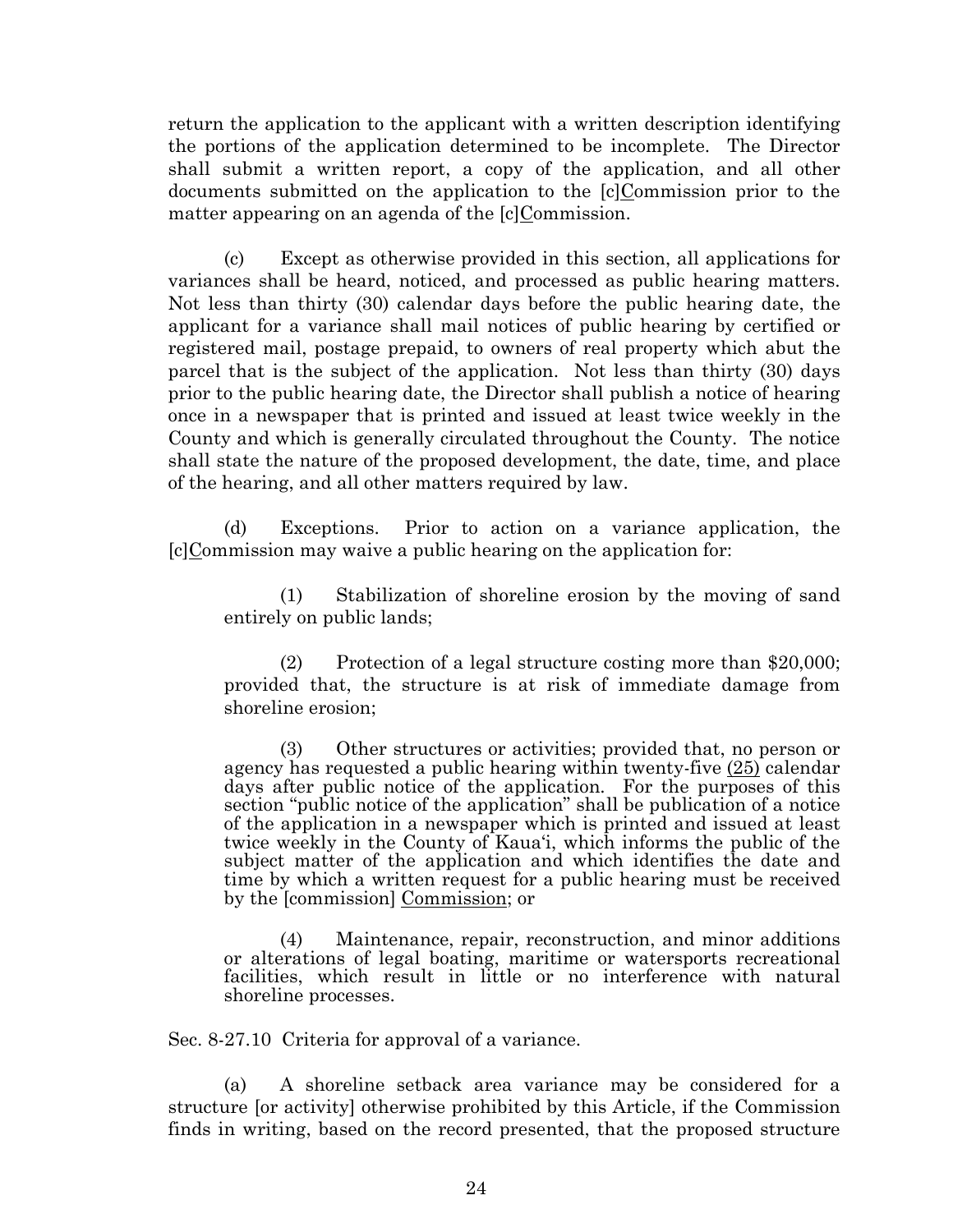[or activity] meets those standards established under Section 8-3.3 and is necessary for or ancillary to:

- (1) Cultivation of crops;
- (2) Aquaculture;

(3) [Major landscaping;] Landscaping; provided that, the commission finds that the proposed structure [or activity] will not adversely affect beach processes, public access or public views and will not artificially fix the shoreline and is in compliance with HRS Section 115-5;

(4) Drainage;

(5) Boating, maritime, or water sports recreational facilities;

 $(6)$  [Facilities or improvements] Structures by public agencies or public utilities regulated under HRS chapter 269;

(7) Private and public [facilities or improvements] structures that are clearly in the public interest;

(8) Private and public [facilities or improvements] structures which will neither adversely affect beach processes nor artificially fix the shoreline; provided that, the [c]Commission also finds that hardship will result to the applicant if the facilities or improvements are not allowed within the shoreline setback area;

(9) Private and public [facilities or improvements] structures that may artificially fix the shoreline but not adversely affect beach processes; provided that, the Commission also finds that shoreline erosion is likely to cause severe hardship to the applicant if the facilities or improvements are not allowed within the shoreline setback area and all alternative erosion control measures, including retreat, have been considered;

(10) The Commission may consider granting a variance for the protection of a dwelling unit or public infrastructure; provided that, the structure is at imminent risk of damage from coastal erosion, such damage poses a danger to the health, safety, and welfare of the public, and the proposed protection is the best shoreline management option in accordance with relevant state policy on shoreline hardening.

(11) Construction of a new dwelling unit. In the case where the minimum buildable footprint does not allow for a setback in accordance with this Article, the Commission may consider granting a variance under the following guidelines: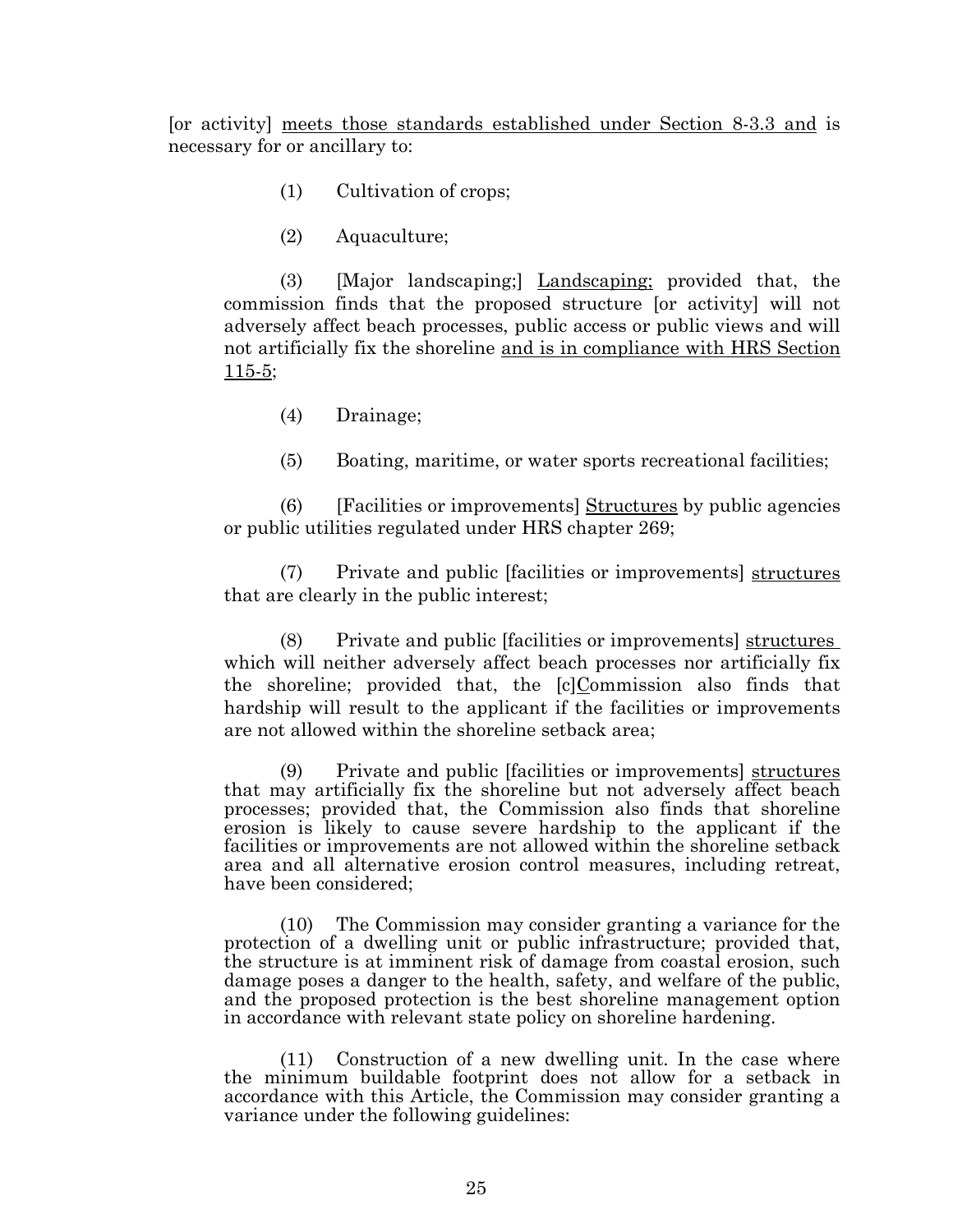(A) The front yard setback may be reduced where feasible to allow for the minimum buildable footprint;

(B) The side yard setback may be reduced where feasible to allow for the minimum buildable footprint;

(C) If the foregoing approaches are done to the maximum extent practicable and a dwelling cannot be sited mauka of the shoreline setback, the [The] minimum buildable footprint shall be reduced to no less than one thousand (1000) square feet.

(D) If the foregoing approaches in subsections (A), (B) and (C) are done to the maximum extent practicable, the calculated shoreline setback may be reduced to the minimum extent required to permit the construction of a house within the reduced footprint, provided that a qualified consultant must certify that the property is not subject to undue risk from erosion, high wave action, or flooding. Under no circumstance shall the shoreline setback line be less than[:

(i) forty (40) feet from the certified shoreline for lots with shorelines that are either (i) non-rocky shorelines or (ii) low-lying ledges subject to wave overtopping, regardless of material; or

(ii) thirty (30) feet from the certified shoreline for lots with rocky shorelines.] forty (40) feet.

(12) Rebuilding of an existing dwelling unit.

(A) Rebuilding of a lawfully existing dwelling unit under this section shall only be allowed if the rebuilding is not prohibited by Article 13, Chapter 8, Kaua'i County Code 1987, as amended and does not:

(i) enlarge the structure beyond its previous building footprint, and

(ii) intensify the use of the structure or its impacts on coastal processes.

(B) In the case where the minimum buildable footprint does not allow for a setback of forty (40) feet, the Commission may consider granting a variance under the following guidelines only:

(i) The front yard setback may be reduced where feasible to allow for the minimum buildable footprint;

(ii) The side yard setback may be reduced where feasible to allow for the minimum buildable footprint;

(iii) If the foregoing approaches are done to the maximum extent practicable and a dwelling cannot be sited mauka of the shoreline setback, the [The] minimum buildable footprint may be reduced to no less than one thousand (1000) square feet.

(iv) If the foregoing approaches in Sec.  $8-27.11(a)(12)(B)(i)$ , (ii) and (iii) are done to the maximum extent practicable, the shoreline setback may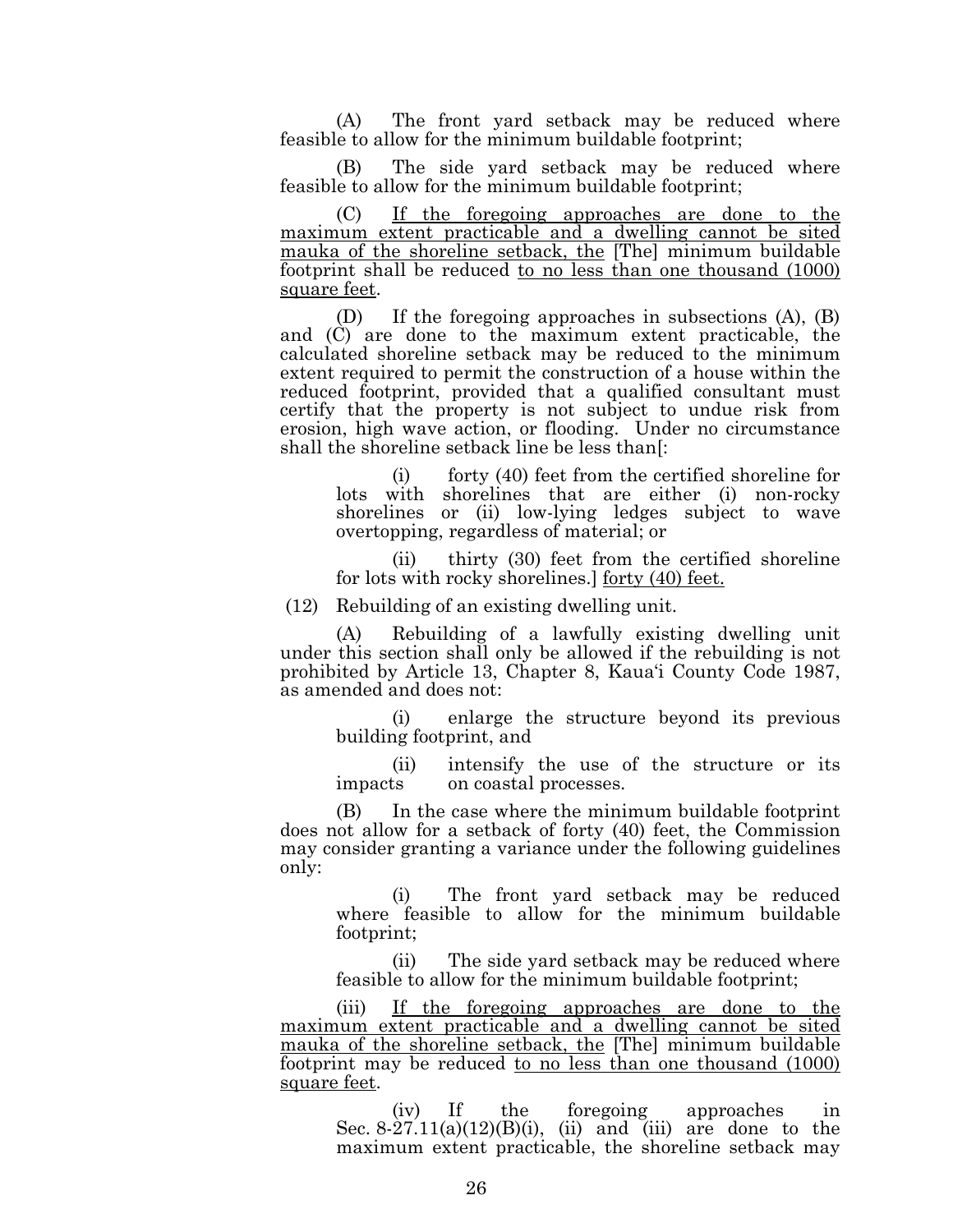be reduced to the minimum extent required to permit the construction of a house within the reduced footprint, provided that a qualified consultant must certify that the property is not subject to undue risk from erosion, high wave action, or flooding. Under no circumstance shall the shoreline setback line be less than[:

> (aa) forty (40) feet from the certified shoreline for lots with shorelines that are either (i) non-rocky shorelines or (ii) low-lying ledges subject to wave overtopping, regardless of material; or

> (bb) thirty (30) feet from the certified shoreline for lots with rocky shorelines.] forty (40) feet.

(b) A structure [or activity] may be considered for a variance upon grounds of hardship if:

(1) The applicant would be deprived of all reasonable use of the land if required to fully comply with the provisions of the [shoreline] setback rules] provisions of this Article;

The applicant's proposal is due to unique circumstances and does not draw into question the reasonableness of the [shoreline setback rules] provisions of this Article; and

(3) The proposal is the best practicable alternative which best conforms to the purpose of the [shoreline setback rules] provisions of this Article.

(c) Before granting a hardship variance, the Commission [must determine] shall find that the applicant's proposal is a reasonable use of the land. Because of the dynamic nature of the shoreline environment, inappropriate development may easily pose a risk to individuals or to the public health and safety or to the coastal zone management and resources. [For this reason, the determination of the reasonableness of the use of land should properly The Commission shall consider factors such as coastal hazards, shoreline conditions, erosion, surf inundation, [and] flood conditions and the geography of the lot in determining whether the proposal is a reasonable use of the applicant's land. The Commission shall give due consideration to the long-term average annual rate of coastal erosion calculated by following the methodology outlined in the National Assessment of Shoreline Change: Historical Shoreline Changes in the Hawaiian Islands (Fletcher, et al., 2012) and any amendments thereto, or Section 4.1 of the Hawai'i Coastal Hazard Mitigation Guidebook (Hwang, 2005) and any subsequent amendments thereto.

(d) For purposes of this section, hardship shall not include economic hardship to the applicant resulting from: (1) county zoning or setback changes, planned development permits, cluster permits, or subdivision approvals after June 16, 1989; (2) any other permit or approval which may have been issued by the commission, or (3) actions by the applicant.

(e) No variance shall be granted unless appropriate conditions are imposed:

(1) To maintain and require safe lateral access to and along the shoreline for public use or adequately compensate for its loss;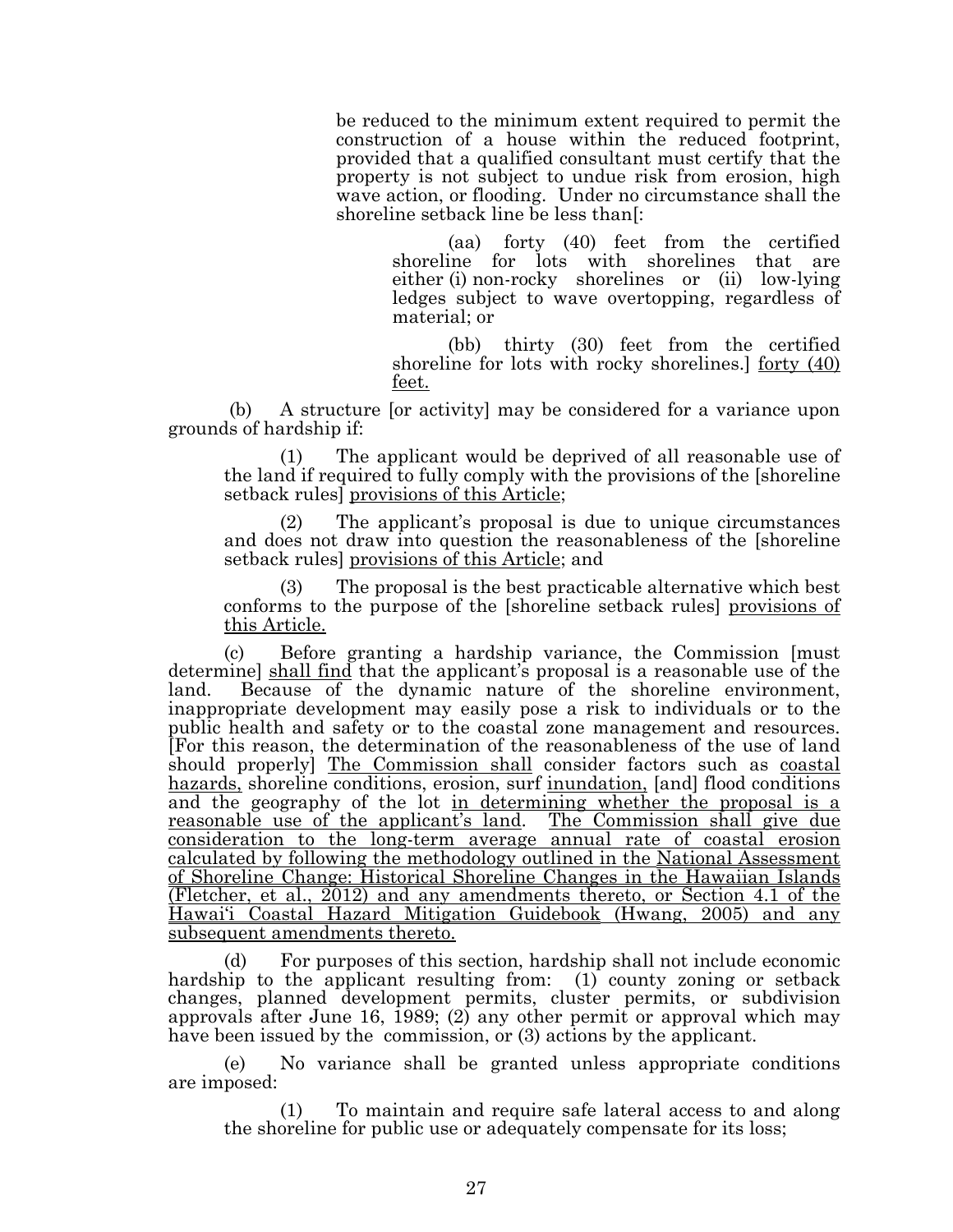(2) To minimize and mitigate risk of adverse impacts on beach processes;

(3) To minimize and mitigate risk of structures failing and becoming loose rocks or rubble on public property; and

(4) To minimize adverse impacts on public views to, from, and along the shoreline; and

(5) To comply with County Code provisions relating to flood plain management, Chapter 15, Article 1, Kaua'i County Code 1987, as amended, and Drainage, Chapter 22, Article 16, Kaua'i County Code 1987,] as amended, respectively.

(f) Any structure approved within the shoreline setback area by variance shall not be eligible for protection by shoreline hardening during the life of the structure, and this limitation and the fact that the structure does not meet setback requirements under Section 8-27.3 and could be subject to coastal erosion and high wave action shall be written into a unilateral agreement that is recorded by the Bureau of Conveyances of Land Court, as the case may be. A copy of the unilateral agreement shall be submitted to the Planning Department prior to the issuance of the required zoning and/or shoreline setback variance. Failure of the grantor to record these deed restrictions shall constitute a violation of this section and the grantor shall be subject to the penalties set forth in this article.

(g) For any structure approved within the shoreline setback area by variance, the applicant shall agree in writing that the applicant, its successors, and permitted assigns shall defend, indemnify and hold the County of Kaua'i harmless from and against any and all loss, liability, claim, or demand arising out of damages to said structure and this indemnification shall be included in the unilateral agreement required above.

(h) The applicant may apply to the department for an amendment to the variance in a manner consistent with the procedures of the special management area rules of the Kaua'i Planning Commission.

No variance shall be granted for structures within the shoreline setback area that are unpermitted, unless the Commission determines that a structure is necessary to protect public health and safety, and/or that removal of the structure would cause a greater public harm.

(j) In no case shall the Commission grant a shoreline setback variance for structures constructed without valid permits.

Sec. 8-27.11 Enforcement.

(a) The Director shall enforce this article in accordance with Article 24 of the County of Kaua'i Comprehensive zoning Ordinance. HRS Chapter 205A, and the rules of Practice and Procedure of the County of Kaua'i Planning Commission.

(b) Removal of an unpermitted structure.

(1) In determining the disposition of a unpermitted structure, the Director shall follow the procedures outlined in Chapter 12 of the Rules of Practice and Procedure of the County of Kaua'i Planning Commission based on the nature of the unpermitted structure. If the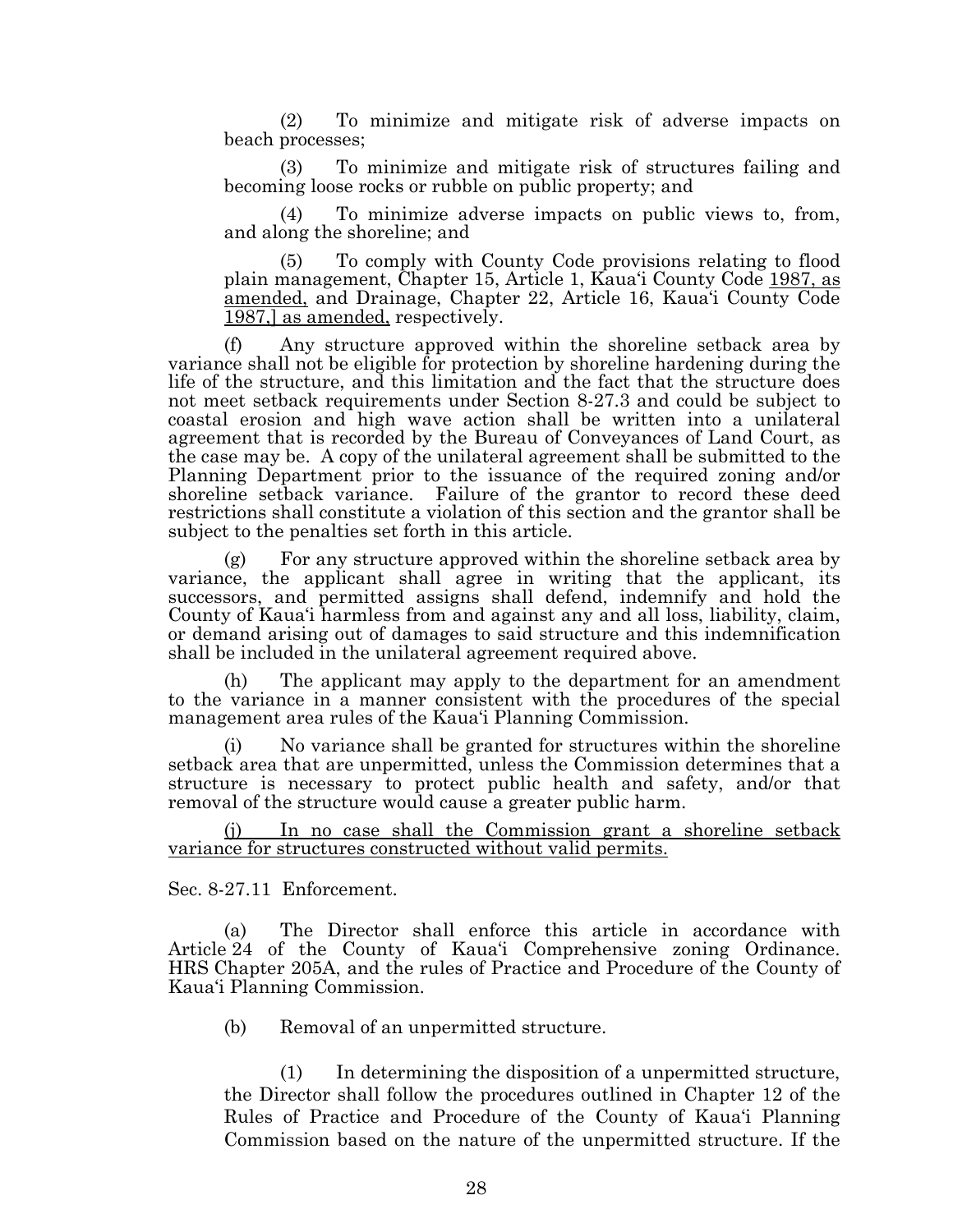structure would have required Class I, II, or III permits as well as shoreline setback determination and approval or variance, the procedure shall be that required under Section 1-12-4 of said rules. If a Class IV permit would have been required, the procedure would be that outlined in Sections 1-12-5 through 1-12-8 of said rules.

(2) Following the relevant procedures described in Sec. 8-27.11(b)(1), the Director or the Commission, as the case may be, shall order the removal of an unpermitted structure unless it is determined that removal shall cause a greater harm to the ecosystem and/or public improvements than allowing the structure to remain.

(3) If the Director or Commission determines that removal would be inappropriate, the property owner or perpetrator shall obtain a variance under Sec. 8-27.10 and shall pay penalties as specified in Section 8-27.12.

(c) Judicial Enforcement of Order. The Director may institute a civil action in any court of competent jurisdiction for the enforcement of any order issued pursuant to this section.

Where the civil action has been instituted to enforce the civil fine imposed by such order, the Director need only show that a notice of violation and order was served, a hearing was held or the time allowed for requesting a hearing had expired without such a request, that a civil fine was imposed and that the fine imposed has not been paid.

The Director may institute a civil action in any court of competent jurisdiction for injunctive relief to prevent violation of any provision of this Chapter, any rule adopted there under, any permit issued pursuant thereto or any condition of any shoreline setback approval in addition to any other remedy provided for under this chapter.

(d) Nonexclusiveness of Remedies. The remedies provided in this chapter for enforcement of the provisions of this chapter, or any rule adopted thereunder, shall be in addition any other remedy as may be provided by law.

(e) Appeal in Accordance with Statute. If any person is aggrieved by the order issued by the director pursuant to this section, the person may appeal the order in the manner provided in HRS Chapter 91, provided that no provision of such order shall be stayed on appeal unless specifically ordered by a court of competent jurisdiction

(f) The Director shall enforce this article in accordance with Article 24 of the County of Kaua'i Comprehensive Zoning Ordinance and HRS Chapter 205A.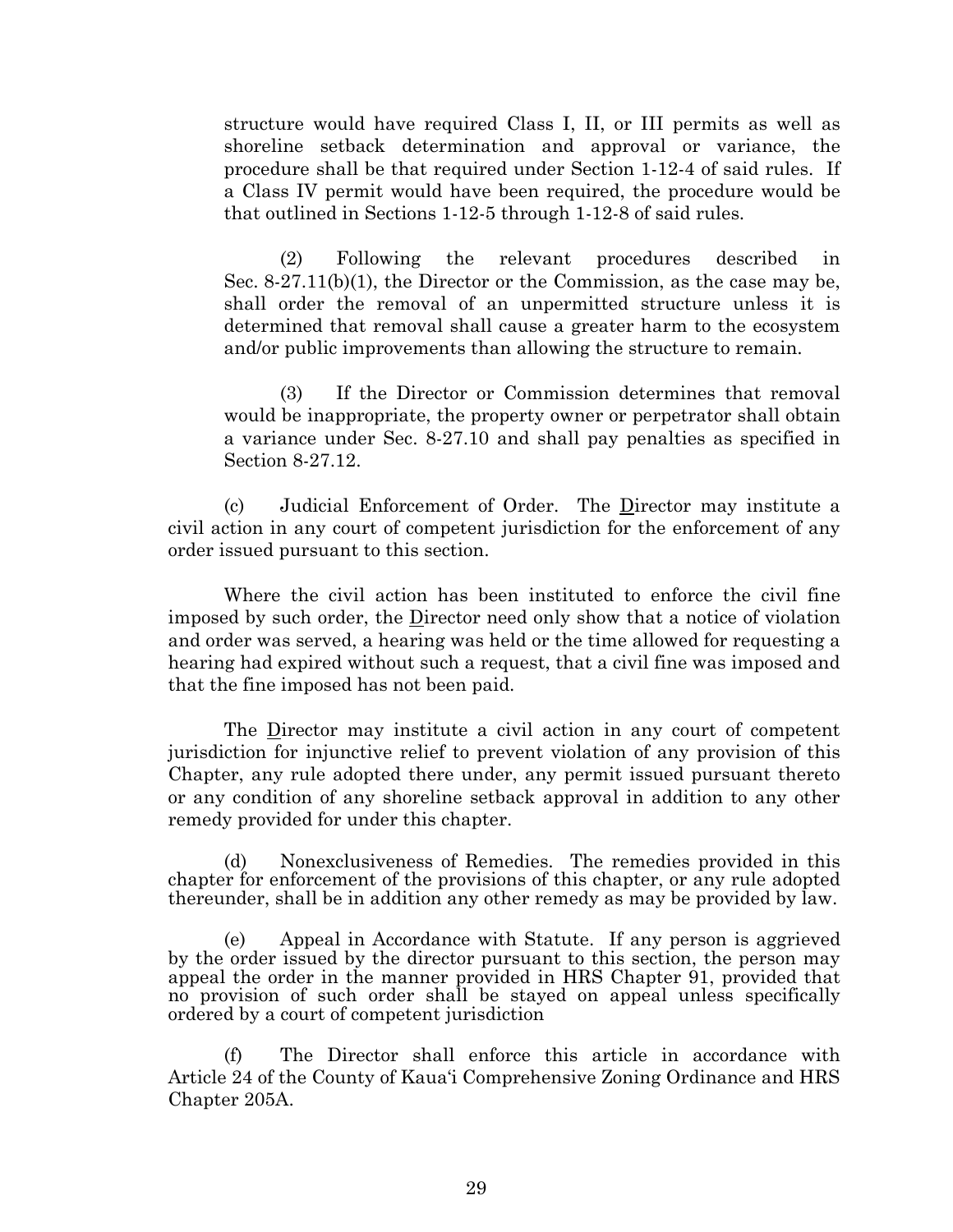[Sec. 8-27.12 Civil fines.

(a) Any person who violates any provision of this Article shall be subject to the penalties provided for in HRS Section 205A-32. Where a structure is built without permits and the Director, in following the procedures outlined in Section 8-27.11(a), determines that removal of the structure would cause a greater harm to the ecosystem and/or public improvements, a mandatory penalty of one thousand dollars (\$1,000) shall be imposed, plus, in the discretion of the Director, between ten percent (10%) to one hundred percent (100%) of the estimated construction cost of the unpermitted structure shall be imposed as a penalty, considering factors such as percentage of completion, scope of work, and number of offenses.

(b) Any penalty paid pursuant to this section shall be deposited by the Director of Finance into the Planning Department's budget and shall be used for the enforcement and/or education relating to this ordinance.]

#### Sec. 8-27.12 Civil fines.

Any person who violates any provision of this Article shall be subject to the penalties provided for in HRS Section 205A-32 and Section 8-3.5 of this Chapter."

Sec. 8-27.13 Appeal of the Director's [decision] Determination.

Sec. 8-27.13 Appeal of the Director's Determination.

Any person who can show that a direct probable harm to his or her person or his or her property interest, or probable public harm could occur from the decision may appeal any Shoreline Setback Determination, Approval, [or] Denial or Determination of Inapplicability by the Director to the Commission in accordance with the Commission's Rules of Practice and Procedure [The potential appellant shall file a notice of appeal with the Director and the Commission within fifteen (15) days after the adverse decision. Within twenty (20) days of said filing, the commission shall determine the potential appellant's standing to appeal. If the commission grants standing to appeal, the commission shall follow the procedure outlined in Chapter 9 of The Rules of Practice and Procedure of the County of Kaua'i Planning Commission. The Planning Commission's decision may be appealed to the Circuit Court pursuant to HRS Chapter 91 and the aforementioned rules.]"

Sec. 8-27.<sup>[14] 12</sup> Promulgation of Rules and Regulations.

Pursuant to HRS Chapter 91, as amended, the Planning Commission may promulgate rules and regulations consistent with this Article as may be necessary to implement any of the provisions of this Article."

SECTION 3. If any provision of this ordinance or application thereof to any person, persons, or circumstances is held invalid, the invalidity does not affect the other provisions or applications of this ordinance which can be given effect without the invalid provision or application, and to this end, the provisions of this ordinance are severable.